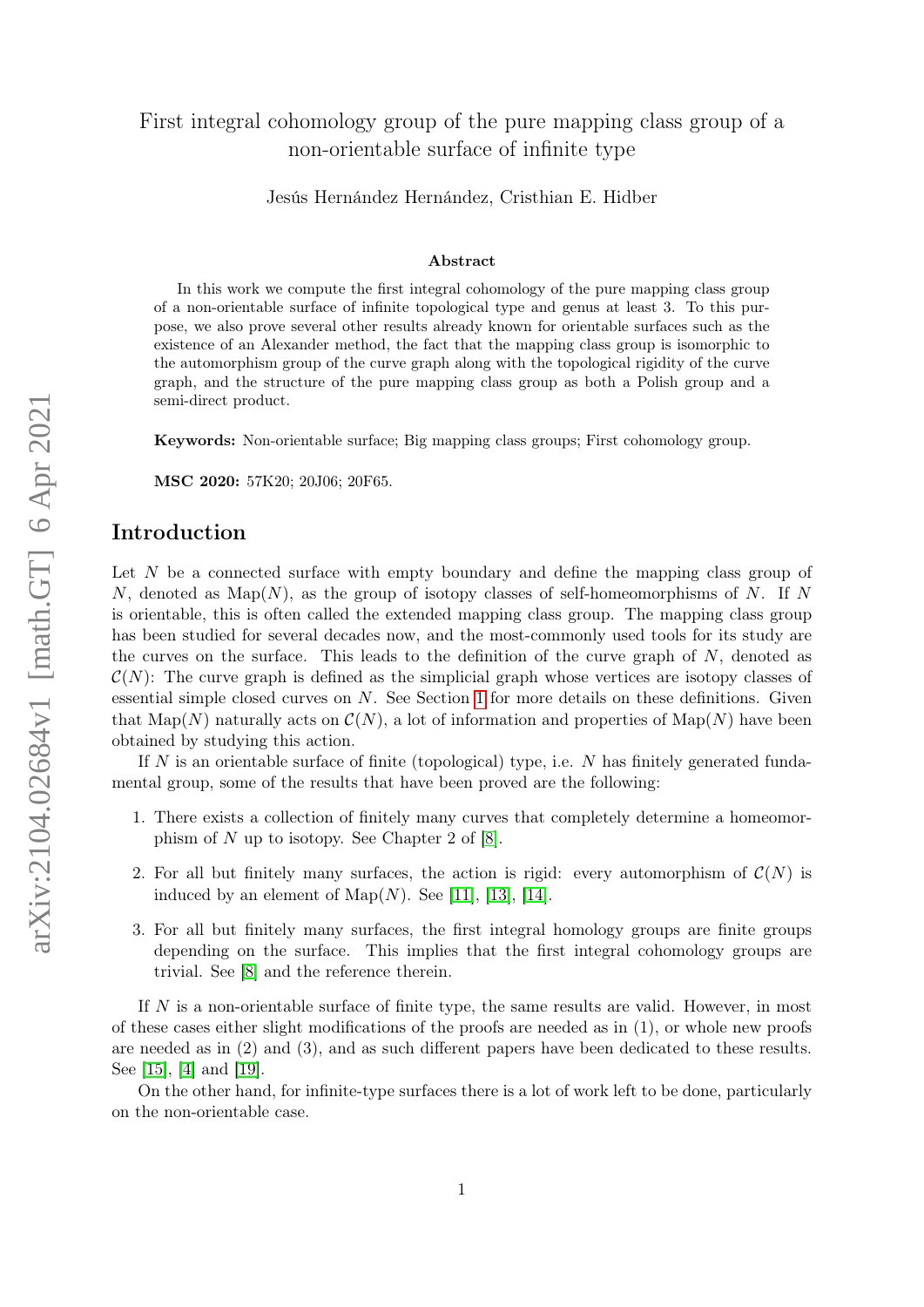If N is an orientable surface of infinite type, the same results as above have been proved recently: In [\[10\]](#page-25-6) it is proved that there exists a locally finite collection of curves on N that determine a homeomorphism up to isotopy. In [\[9\]](#page-25-7) and [\[5\]](#page-25-8) the respective authors proved independently that there is action rigidity along with topological rigidity. In [\[2\]](#page-24-1) the respective authors compute the first integral cohomology group of the pure mapping class group (the subgroup of  $\text{Map}(N)$ ) that acts trivially on the ends of the surface, denoted by  $\text{PMap}(N)$ ; see Section [1](#page-3-0) for more details) for the case that  $N$  has genus at least two.

In this work we prove the analogous results. As mentioned before, many of the techniques used in this work are analogous to the orientable case. That said, in several cases the nonorientable nature of the surface forces the proofs to be different (particularly for the computation of the first integral cohomology group).

As such, the main results of our work are the following.

<span id="page-1-0"></span>Theorem A (Alexander Method). Let N be a (possibly non-orientable) connected surface of infinite topological type. There exists a locally finite collection of essential, simple, closed curves  $\Gamma = \{\gamma_i\}_{0 \leq i \leq \omega}$  that satisfies the following: If  $h \in \text{Homeo}(N)$  is such that for all  $i \geq 0$ ,  $h(\gamma_i)$  is isotopic to  $\gamma_i$ , then h is isotopic to the identity.

This theorem is the analogue of Theorem 1.1 in [\[10\]](#page-25-6). For the proof, we delegate the case when N is orientable to the aforementioned theorem, and focus only on the non-orientable case. That said, the proof in this case is analogous, as such we only sketch the proofs of the related lemmata and theorems, while highlighting the differences.

<span id="page-1-1"></span>**Theorem B.** Let  $N_1$  and  $N_2$  be two connected (possibly non-orientable) surfaces of infinite topological type, and let  $\varphi : C(N_1) \to C(N_2)$  be an isomorphism. Then  $N_1$  is homeomorphic to  $N_2$ , and  $\varphi$  is induced by a homeomorphism  $N_1 \rightarrow N_2$ .

This theorem is the analogue of Theorem 1.1 in [\[9\]](#page-25-7) and Theorem 1.3 in [\[5\]](#page-25-8). The proof is analogue to the proof of Theorem 1.1 in [\[9\]](#page-25-7), and as such we only sketch the proofs of the related lemmata and theorems, while highlighting the differences both in arguments and in references needed.

Using Theorem [A](#page-1-0) and Theorem [B,](#page-1-1) we obtain the following classical corollary.

<span id="page-1-2"></span>**Corollary C.** Let N be a connected (possibly non-orientable) surface of infinite topological type. Then the natural map  $\Psi : \text{Map}(N) \to \text{Aut}(\mathcal{C}(N))$  is an isomorphism.

This corollary is the analogue of Theorem 1.2 in [\[9\]](#page-25-7).

Now, as in the orientable case,  $\text{Map}(N)$  has a natural topology which makes it a topological group: We equip  $\text{Homeo}(N)$  with the compact-open topology and then  $\text{Map}(N)$  has the quotient of said topology.

On the other hand, [C](#page-1-2)orollary C tells us that pulling the permutation topology of  $Aut(\mathcal{C}(N))$ , we can endow  $\text{Map}(N)$  with a topology which makes it a Polish (separable and completely metrizable) topological group.

Using the same arguments as in the orientable case (see  $[2]$  and  $[3]$ ), we can see these two topologies coincide, and as such we have the following corollary.

<span id="page-1-3"></span>**Corollary D.** Let N be a connected surface of infinite topological type. Arming  $\text{Map}(N)$  with the quotient of the compact-open topology, and  $Aut(C(N))$  with the permutation topology, then the natural map  $\Psi : \text{Map}(N) \to \text{Aut}(\mathcal{C}(N))$  is an isomorphism of topological groups. In particular,  $Map(N)$  is a Polish group with the compact-open topology.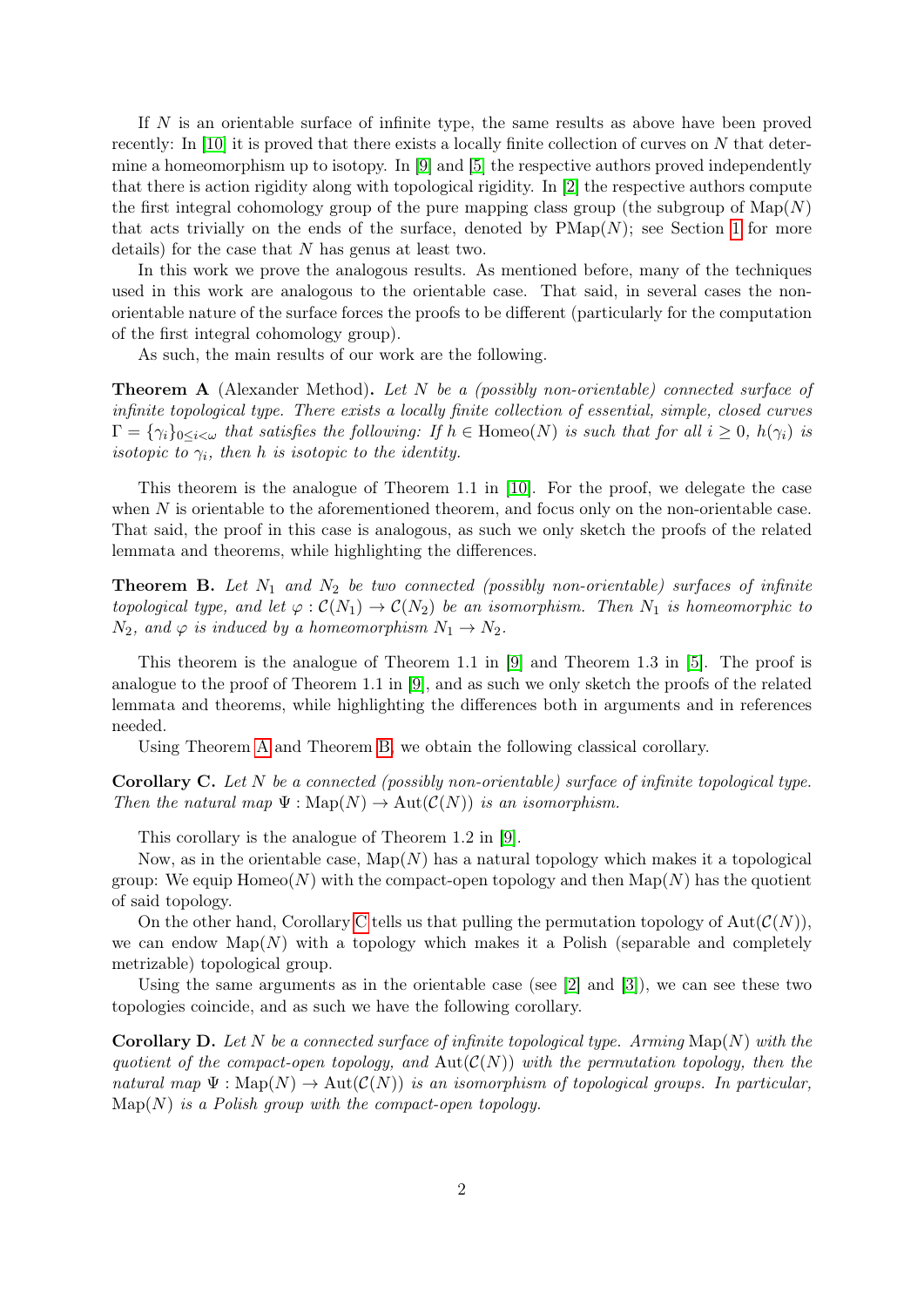Then, to compute the first cohomology group of the pure mapping class group of  $N$ , we follow the ideas of [\[2\]](#page-24-1), and thus we need to understand more the topology and the topological generators of  $\text{PMap}(N)$ . For this we need to recall some definitions.

A handle-shift is in essence taking an infinite strip connecting two ends of the surface with genus, and shifting said genus by one. The precise definition is given in Subsection [4.2.](#page-12-0)

The *compactly supported mapping class group*, denoted by  $\text{PMap}_c(N)$ , is the subgroup of  $\mathrm{Map}(N)$  composed of the mapping classes that have representatives with compact support.

<span id="page-2-0"></span>Theorem E. Let N be a connected (possibly non-orientable) surface of infinite topological type. If N has at most one end accumulated by genus, then  $\text{PMap}(N) = \text{PMap}_c(N)$ . If N has at least two ends accumulated by genus, then there exist a constant  $1 \leq r \leq \omega$  and a collection  $\{h_i\}_{0 \leq i \leq r}$ of handle-shifts, such that  $\text{PMap}(N) = \langle \text{PMap}_c(N), \{h_i\}_{0 \leq i \leq r} \rangle$  and  $\langle \{h_i\}_{0 \leq i \leq r} \rangle$  is isomorphic to  $\mathbb{Z}^r$  as topological groups.

The general outline of the proof of this theorem is to follow the proof of Theorem 4 in [\[16\]](#page-25-9), and prove that the compactly supported mapping class group and the set of all handle-shifts topologically generate the pure mapping class group. Then, we refine that result with the use of the collection  $\{h_i\}_{0\leq i < r}$ . This collection is obtained via a basis of  $H_1^{sep}$  $\mathcal{L}_1^{sep}(\widehat{N}; \mathbb{Z})$ , and as such r is the dimension of  $H_1^{sep}$  $\sum_{1}^{sep}(\hat{N}; \mathbb{Z})$ , where  $\hat{N}$  is the surface obtained from N by "forgetting" all the planar ends of N, and  $H_1^{sep}$  $L_1^{sep}(\cdot;\mathbb{Z})$  is the subgroup of  $H_1(\cdot;\mathbb{Z})$  generated by the homology classes that can be represented by separating simple closed curves.

One of the main difference between  $\{h_i\}_{0\leq i\leq r}$  and the similar collection obtained in Theorem 3 in [\[2\]](#page-24-1), is that in N we cannot use for our proof any basis of  $H_1^{sep}$  $e^{sep}(\widehat{N}; \mathbb{Z})$ . For example, for some surface we can produce a basis for  $H_1^{sep}$  $\sum_{i=1}^{sep} (\widehat{N}; \mathbb{Z})$  such that it is not clear how to topologically generate all the handle-shifts of  $N$ ; see Subsection [4.4](#page-13-0) for more details. Thus, we construct what we call a "good basis" for  $H_1^{sep}$  $\mathcal{L}_1^{sep}(\hat{N}; \mathbb{Z})$ , which in turn produces the collection  $\{\hat{h}_i\}_{0 \leq i \leq r}$ that satisfies the theorem. Also, due to the conclusion of Theorem [E](#page-2-0) we denote  $\langle \{h_i\}_{0\leq i < r}\rangle$  by  $\prod_{i} \langle h_i \rangle$  to emphasize the fact that this group is isomorphic to  $\mathbb{Z}^r$  as topological groups.  $0\leq i < r$ 

A direct consequence of Theorem [E](#page-2-0) and the well-known fact that closed subgroups of Polish groups are Polish, is the following corollary.

Corollary F. Let N be a connected (possibly non-orientable) surface of infinite topological type. Then  $\text{Map}(N)$ ,  $\text{PMap}(N)$  and  $\text{PMap}_c(N)$  are Polish groups with their respective topologies.

Now, using the previous results we can define a homomorphism from  $\text{PMap}(N)$  to  $\prod$  $0 \leq i \leq r$  $\langle h_i \rangle,$ 

which we use to give a semi-direct product structure to  $\text{PMap}(N)$ .

<span id="page-2-1"></span>**Theorem G.** Let  $N$  be a connected (possibly non-orientable) surface of infinite topological type with at least two ends accumulated by genus. Then, we have that:

$$
\text{PMap}(N) = \overline{\text{PMap}_c(N)} \rtimes \prod_{0 \le i < r} \langle h_i \rangle.
$$

Finally, using Theorems [E](#page-2-0) and [G,](#page-2-1) along with the results from Stukow in [\[19\]](#page-25-5), Dudley in [\[7\]](#page-25-10), Specker in [\[18\]](#page-25-11) and Blass and Göbel in [\[6\]](#page-25-12) we obtain the following corollary.

<span id="page-2-2"></span>**Corollary H.** Let N be a connected (possibly non-orientable) surface of infinite topological type with genus at least 3. If N has at most one end accumulated by genus, then  $H^1(\text{PMap}(N);\mathbb{Z})$  is trivial. If N has at least two ends accumulated by genus, then  $H^1(\text{PMap}(N);\mathbb{Z}) = H^1(\mathbb{Z}^r;\mathbb{Z}) =$  $\bigoplus$  Z.

 $0 \leq i < r$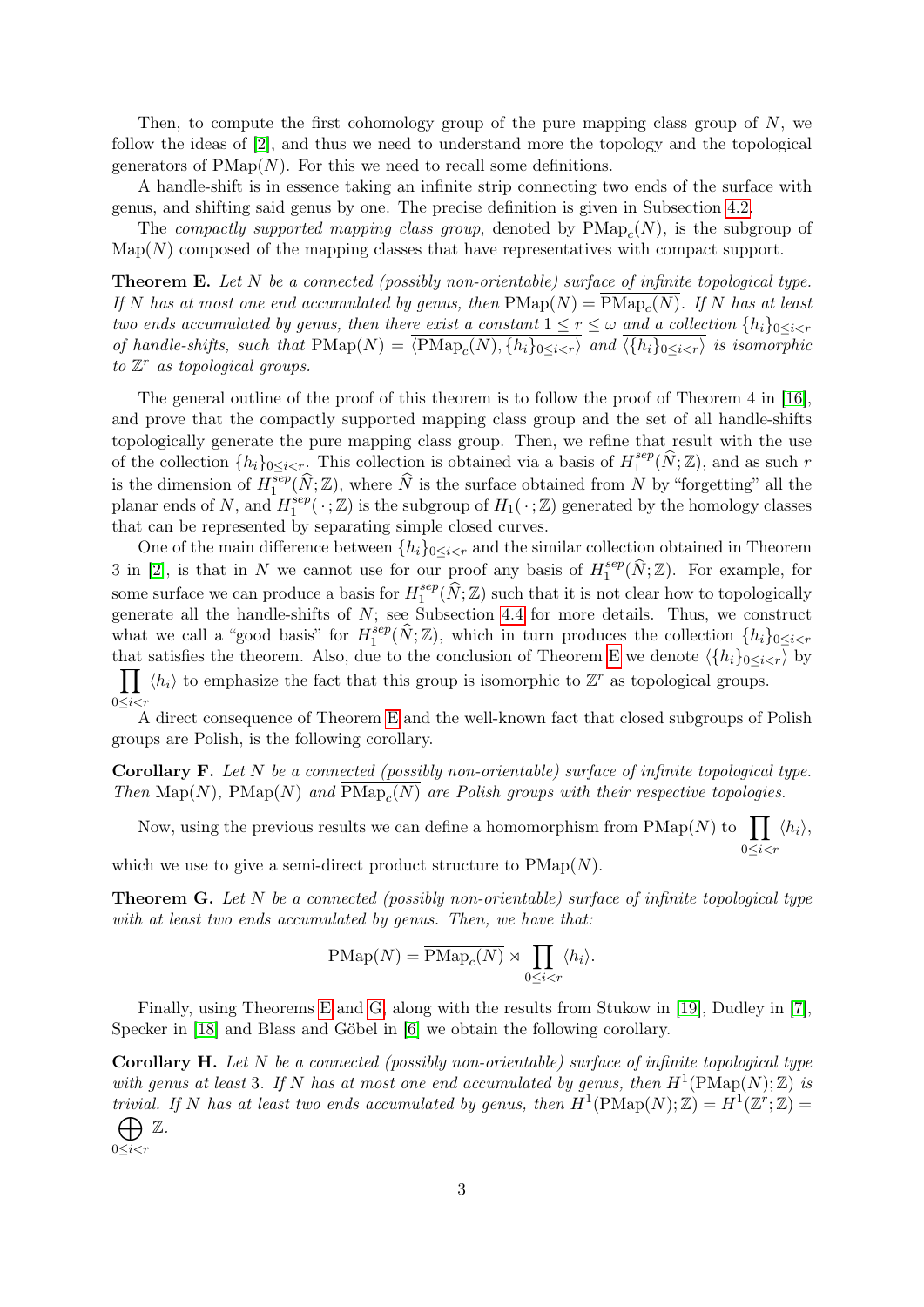Acknowledgements: The first author was supported during the creation of this article by the research project grants UNAM-PAPIIT IA104620 and UNAM-PAPIIT IN102018. The second author received support from a CONACYT Posdoctoral Fellowship and from UNAM-PAPIIT-IN105318. Both authors were supported during the creation of this article by the CONACYT Ciencia de Frontera 2019 research project grant CF 217392. Both authors would also like to thank Ulises A. Ramos-García for his thoughtful comments on this work.

# <span id="page-3-0"></span>1 Preliminaries

A curve is a topological embedding of the unit circle into N. We often abuse notation and call "curve" the embedding, its image on  $N$  or its isotopy class. The context makes clear which use we mean.

A curve is essential if it is not isotopic to a boundary curve and if it does not bound a disk, a punctured disk or a Möbius band. Unless otherwise stated, all curves are assumed to be essential.

The (geometric) intersection number of two isotopy classes of essential curves  $\alpha$  and  $\beta$  is defined as:

$$
i(\alpha, \beta) := \min\{|a \cap b| : a \in \alpha, b \in \beta\}.
$$

We say two curves  $\alpha$  and  $\beta$  are in minimal position if  $\alpha \cap \beta = i([\alpha], [\beta]).$ 

It is a well-known result (see  $[8]$ ) that if N is doted with a hyperbolic metric, then in every isotopy class of a curve, there exists a unique geodesic representative. Also (see [\[8\]](#page-25-0)), any two geodesic representatives are in minimal position.

A set of curves G is locally finite if for every compact subset K, the set  $\{\alpha \in \mathcal{G} : \alpha \cap K \neq \emptyset\}$ is finite. A set of isotopy classes of curves  $\Gamma$  is *locally finite* if there exists a set of representatives  $G$  that is locally finite.

A multicurve is a locally finite set of pairwise disjoint and pairwise non-isotopic curves. We often abuse notation and call "multicurve" the set of curves, their images on  $N$  or its set of isotopy classes. The context makes clear which use we mean.

In this work, unless otherwise stated, by a *subsurface*  $\Sigma$  of N we mean a closed subsurface of N such that every connected component of  $\partial \Sigma$  is compact, and the natural inclusion  $\Sigma \hookrightarrow N$ is  $\pi_1$ -injective.

A curve  $\alpha$  is separating if  $N \setminus \alpha$  is disconnected. It is non-separating otherwise.

Now we are ready for the following definition.

**Definition 1.1.** An increasing sequence of subsurfaces  $\Sigma_0 \subset \Sigma_1 \subset \cdots \subset N$  is a principal exhaustion if it satisfies the following:

- 1. For each  $j \geq 0$ ,  $\Sigma_j$  is a finite-type subsurface such that each of its boundary curves are essential curves in N.
- 2. For each  $j \geq 0$ , every connected component of  $N \setminus \Sigma_j$  is an infinite type surface.
- 3. For each  $j \geq 0$  and taking  $\Sigma_{-1} = \emptyset$ , we have that each connected component of  $\Sigma_i \setminus \Sigma_{i-1}$ satisfies one of the following conditions:
	- If it is an orientable subsurface of genus  $q$ ,  $n$  punctures and b boundary components, then  $3q - 3 + n + b \ge 5$ .
	- If it is a non-orientable subsurface of genus g, n punctures and b boundary components, then  $g + n + b \geq 8$ .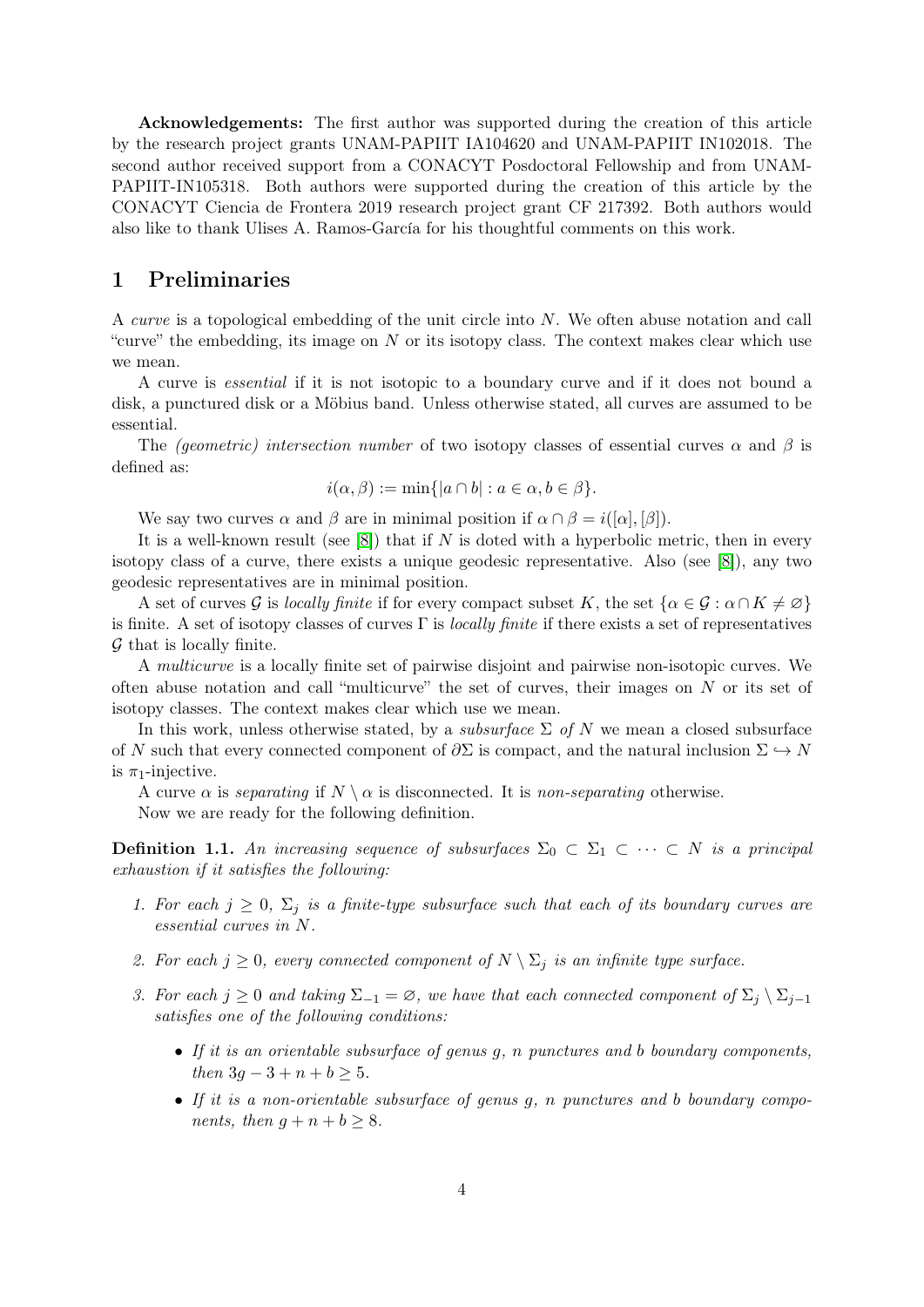- 4. Defining  $B_j$  as the set of boundary curves of  $\Sigma_j$ , the set  $B = \bigcup_{0 \leq j \leq \omega} B_j$  is a multicurve of N composed of separating curves.
- 5. Finally,  $\vert \ \vert$  $0 \leq j < \omega$  $\Sigma_j = N$ .

### 1.1 Ends

In this subsection we recall the definition of ends and the classification of infinite type surfaces, for details we refer to [\[12\]](#page-25-13), [\[17\]](#page-25-14) and [\[3\]](#page-24-2). First, we make a small note on the notation of the genus of a surface. By the classification of finite type surfaces, an orientable surface  $S$  of genus q is homeomorphic to the connected sum of q tori minus n points and b open disks, or equivalently it is homeomorphic to a sphere with n punctures, b holes and g handles. We say that each handle adds one *orientable genus* or *positive genus*. If  $N$  is a non-orientable surface of genus  $g$  then it is homeomorphic to the connected sum of  $q$  real projective planes minus  $n$  points and  $b$  open disks or equivalently homeomorphic to a sphere with  $g$  crosscaps minus  $n$  points and  $b$  open disks. We say that each crosscap adds one *non-orinetable genus* or one *negative genus*. When we say infinite genus we think that an infinite number of handles or crosscaps have been added. Below there is a precise definition.

Let N be an infinite type surface, an exiting sequence is a sequence  $\{U_i\}_{0\leq i\leq \omega}$  of connected open subsets of N such that

- $U_i \subset U_j$  whenever  $j < i$ ;
- $U_i$  is not relatively compact for any  $0 \leq i < \omega$ ;
- $U_i$  has compact boundary for all  $0 \leq i < \omega$ ;
- any relatively compact subset of N is disjoint from all but finitely many  $U_i$ 's.

Let  $\{U_i\}_{0\leq i\leq \omega}$  be an exiting sequence, we say that an element  $U_i$  is planar if it has genus zero.

We say that two exiting sequences are equivalent if every element of the first sequence is eventually contained in some element of the second, and vice versa. An equivalent class of an exiting sequence is called an *end*, we denote the set of ends by  $\mathcal{E}(N)$ . The space of ends  $\mathcal{E}(N)$ can be equipped with a topology that makes it a totally disconnected, separable and compact set, then it is homeomorphic to a closed subset of the Cantor set  $\mathcal C$  (see Proposition 3 in [\[17\]](#page-25-14)). We say that

- An end  $\{U_i\}_{0\leq i\leq \omega}$  is *orientable accumulated by genus* (or simply orientable) if  $U_i$  is orientable and has infinite orientable genus for all i.
- An end  ${U_i}_{0\leq i\leq \omega}$  is non-orientable accumulated by genus (or simply non-orientable) if  $U_i$ is non-orientable for all i.
- An end  $\{U_i\}_{0\leq i\leq \omega}$  is planar if  $U_i$  is planar for all but finitely many i.

We denote by  $\mathcal{E}_{\infty}(N)$  the subspace of orientable and non-orientable ends accumulated by genus, and by  $\mathcal{E}_-(N)$  the subspace of non-orientable ends. The sets  $\mathcal{E}_{\infty}(N)$  and  $\mathcal{E}_-(N)$  are closed subsets of  $\mathcal{E}(N)$ .

We say that a surface N is of *infinite genus* (respectively *infinitely non-orientable*) if there is no bounded subset  $K \subset N$  such that  $N - K$  is of genus zero (respectively orientable). Note that an infinitely non-orientable surface is also of infinite genus. It can happen that  $N$  is of infinite genus and non-orientable but not infinitely non-orientable, in this case we say that N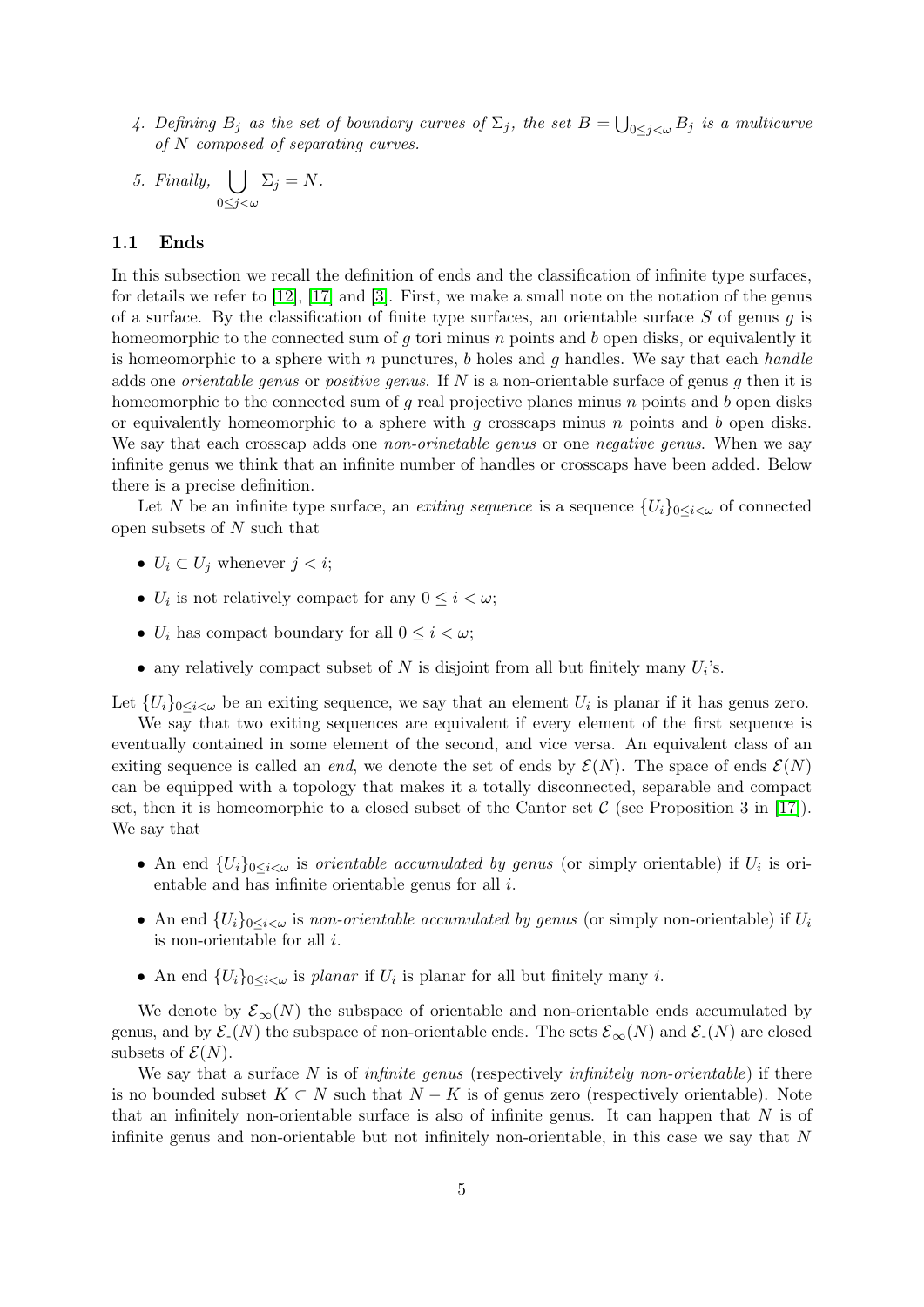is odd or even non-orientable according to whether every sufficiently large compact subsurface is non-orientable of genus odd or even respectively (equivalently has an odd or an even number of crosscaps). With these definitions we have four orientability classes: orientable, infinitely non-orientable, odd non-orientable and even non-orientable.

Richards (see [\[17\]](#page-25-14)) showed that the homeomorphism type of a surface is determinated by its genus, number of boundaries, orientability class and the triple of spaces

$$
(\mathcal{E}(N), \mathcal{E}_{\infty}(N), \mathcal{E}_{\text{-}}(N)).
$$

# 2 The Alexander method

In this section we prove the analogue of Theorem 1.1 in [\[10\]](#page-25-6), for non-orientable surfaces. To do this, we first recall what the Alexander method is for finite-type surfaces. Then we follow the general idea of the proof for the case of orientable infinite-type surfaces, highlighting the differences.

### 2.1 Finite type

<span id="page-5-0"></span>**Theorem 2.1** (The Alexander method for finite-type surfaces). Let  $\Sigma$  be a finite-type surface of genus g, n punctures and b boundary components. If  $\Sigma$  is orientable, assume that  $3q-3+n+b \geq$ 4. If  $\Sigma$  is non-orientable assume that  $q + n + b \geq 5$ . Then there exists a finite set of curves and arcs Γ, such that if  $h \in \text{Homeo}(\Sigma; \partial \Sigma)$  fixes the isotopy class of every element in Γ, then h is isotopic to the identity.



<span id="page-5-1"></span>Figure 1: Two examples of a set of curves (in green) and arcs (in red) that determine homeomorphisms up to isotopy. On the left, an orientable surface (genus 2, 3 boundary components and 1 puncture), while on the right a non-orientable surface (genus 5 and 3 boundary components).

Note that if  $\Sigma$  has empty boundary, then  $\Gamma$  does not contain arcs. Analogously, if  $\Sigma$  has non-empty boundary, and we label the boundary components by  $c_1, \ldots, c_b$ , then we can obtain Γ as follows: For each  $i = 1, \ldots, b$ , let  $\alpha_i$  be an essential arc that starts and finishes at  $c_i$ , and also let  $\Gamma'$  be the set obtained from Theorem [2.1](#page-5-0) for  $\text{int}(\Sigma)$ ; then  $\Gamma$  can be taken to be  $\Gamma' \cup \{\alpha_i\}_{i=1}^b$ . See Figure [1.](#page-5-1)

### 2.2 Infinite type

<span id="page-5-2"></span>**Lemma 2.2** (cf. Lemma 3.2 in [\[10\]](#page-25-6)). Let  $k \geq 0$ , and let  $\Gamma_1 = {\alpha_0, \ldots, \alpha_k}$  and  $\Gamma_2 = {\beta_0, \ldots, \beta_k}$ be two collections of curves on N that satisfy the following:

1. For each  $i = 0, \ldots, k, \alpha_i$  is isotopic to  $\beta_i$ .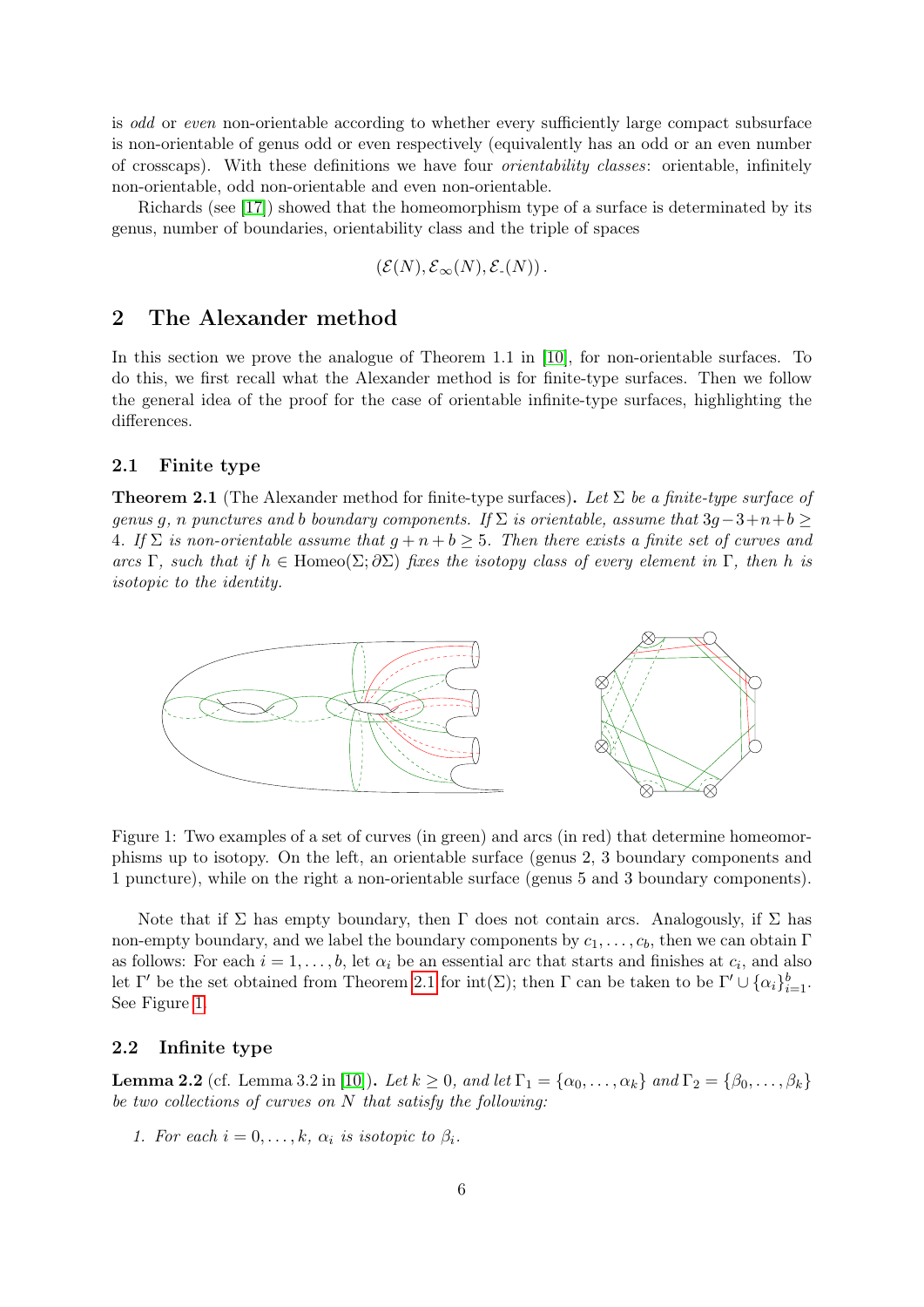2. For each  $j = 1, 2, \Gamma_j$  is a collection of pairwise disjoint curves in minimal position.

Then, there exists  $f \in \text{Homeo}(N)$  isotopic to the identity, such that for all  $i = 0, \ldots, k$ ,  $f(\alpha_i) =$  $\beta_i$ . Moreover, f can be chosen to be the end homeomorphism of an ambient isotopy of N.

*Proof.* If  $|\Gamma_1| = |\Gamma_2| = 1$ , let  $V_0$  be either an annular neighborhood or a Möbius band (depending on whether  $\alpha_0$  and  $\beta_0$  are two-sided curves or one-sided) such that  $\alpha_0$  and  $\beta_0$  are both contained in the interior of  $V_0$  and they are isotopic to the central curve of  $V_0$ . Then, there exists an ambient isotopy  $H_0 : V_0 \times I \to V_0$  that deforms  $\alpha_0$  into  $\beta_0$ , and that restricts to the identity on the boundary of  $V_0$ . We can then extend  $H_0$  to an ambient isotopy  $H_0: N \times I \to N$  using the identity on  $N\backslash V_0$ ; the homeomorphism  $f := H_0(\cdot, 1)$  is the desired homeomorphism.

We now proceed by induction. Suppose that there exists an ambient isotopy  $H_n: N \times I \to N$ such that  $f_n := H_n(\cdot, 1)$  maps each  $\alpha_i$  to  $\beta_i$  for  $i \leq n$ . Note that the collection  $f_n(\Gamma_1)$  $\{\beta_0,\ldots,\beta_n,f_n(\alpha_{n+1}),\cdots,f_n(\alpha_k)\}\$ is again a collection of pairwise disjoint curves in minimal position. Let  $V_{n+1}$  be either an anullar neighborhood or a Möbius band such that  $f_n(\alpha_{n+1})$  and  $\beta_{n+1}$  are both contained in the interior of  $V_{n+1}$  and they are isotopic to the central curve of  $V_{n+1}$ . We then obtain an ambient isotopy  $\widetilde{H}_{n+1} : V_{n+1} \times I \to V_{n+1}$  as above. Extending  $\widetilde{H}_{n+1}$ with the identity on  $N\backslash V_{n+1}$  and doing an isotopy composition with  $H_n$ , we obtain an ambient isotopy  $H_{n+1}: N \times I \to N$  that deforms  $\alpha_i$  into  $\beta_i$  for all  $i \leq n+1$ . We finish the proof by defining  $f_{n+1}$  as  $H_{n+1}(\cdot, 1)$ .  $\Box$ 

Given a principal exhaustion of  $N$ ,  $\{N_i\}_{0\leq i\leq\omega}$ , the first step for the construction of  $\Gamma$  is the following: For each  $0 \leq i$ , we define  $B_i$  as the set of boundary curves of  $N_i$ . Also, we define  $B = \bigcup_{0 \leq i < \omega} B_i$ ; we call B the set boundaries of the principal exhaustion.

<span id="page-6-0"></span>**Lemma 2.3** (cf. Lemma 3.5 in [\[10\]](#page-25-6)). Let  $N_0 \subset N_1 \subset \cdots \subset N$  be a principal exhaustion of N, B the set of boundaries of this principal exhaustion, and  $h \in \text{Homeo}(N)$  be such that for all  $\beta \in B$ ,  $h(\beta)$  is isotopic to  $\beta$ . Then there exists  $q \in \text{Homeo}(N)$  isotopic to h such that  $q|_B = id|_B$ .

*Proof.* For this proof, we use Lemma [2.2](#page-5-2) to define a sequence of homeomorphisms  $q_i$  that satisfy the conclusion of the lemma for the set  $B_i$  instead of B. Then we define the desired g from this sequence.

For  $B_0$ , by Lemma [2.2](#page-5-2) there exists a homeomorphism  $f_0 : S \to S$  such that f is isotopic to id and  $f_0|_{B_0} = h|_{B_0}$ . Then, we define  $g_0 := f_0^{-1} \circ h$ ; this implies that  $g_0$  is isotopic to h and  $g_0|_{B_0} = \mathrm{id}|_{B_0}$ . Note that  $g_0(N_0) = N_0$  since  $g_0$  and id coincide in the boundary of  $N_0$ .

For  $B_1$ , we define  $\widetilde{g}_0 := g_0|_{N\in(N_0)}$ . Using Lemma [2.2](#page-5-2) again, there exists  $f_1 : N\int(N_0) \to$  $N\int(N_0)$  such that  $f_1$  is isotopic to  $\text{id}|_{N\int(N_0)}$  and  $f_1|_{B_1} = g_0|_{B_1}$ . We can then extend  $f_1$  to the whole surface using the identity on  $N_0$ , i.e. we define  $f_1$  as follows:

$$
f_1(s) = \begin{cases} s & s \in N_0 \\ \tilde{f}_1(s) & \text{otherwise} \end{cases}
$$

which in particular implies that  $f_1$  is isotopic to id relative to  $N_0$ .

Afterwards, we define  $g_1 := f_1^{-1} \circ g_0$ . Thus,  $g_0$  is isotopic to  $g_1$  relative to  $N_0$  and  $g_1|_{B_0 \cup B_1}$  $\mathrm{id}|_{B_0\cup B_1}.$ 

Inductively, following the same procedure for the definition of  $g_1$ , we define for any  $i \geq 2$  a homeomorphism  $g_i: N \to N$  such that  $g_i|_{\bigcup_{0 \leq k \leq i} B_k} = id|_{\bigcup_{0 \leq k \leq i} B_k}$ , and for  $i < j$  we have that  $g_i$ is isotopic to  $g_j$  relative to  $N_i$ .

Thus, the map  $g: N \to N$  with  $s \mapsto g_i(s)$  for  $s \in N_i$  is a well-defined homeomorphism. Also, by construction,  $g|_B = id|_B$ . Moreover, if  $H_i : N \times [0,1] \to N$  is the isotopy from  $g_i$  to  $g_{i+1}$  relative to  $N_i$ , then let  $\widetilde{H}_i$  be the rescaling of  $H_i$  to the interval  $\left[\frac{i}{i+1}, \frac{i+1}{i+2}\right]$ ; thus, defining  $H: N \times [0,1] \to N$  as the concatenation of the  $H_i$ , and as  $g = H|_{N \times \{1\}}$ , we obtain an isotopy from  $g_1$  to g. Therefore, by transitivity g is isotopic to h, finishing the proof.  $\Box$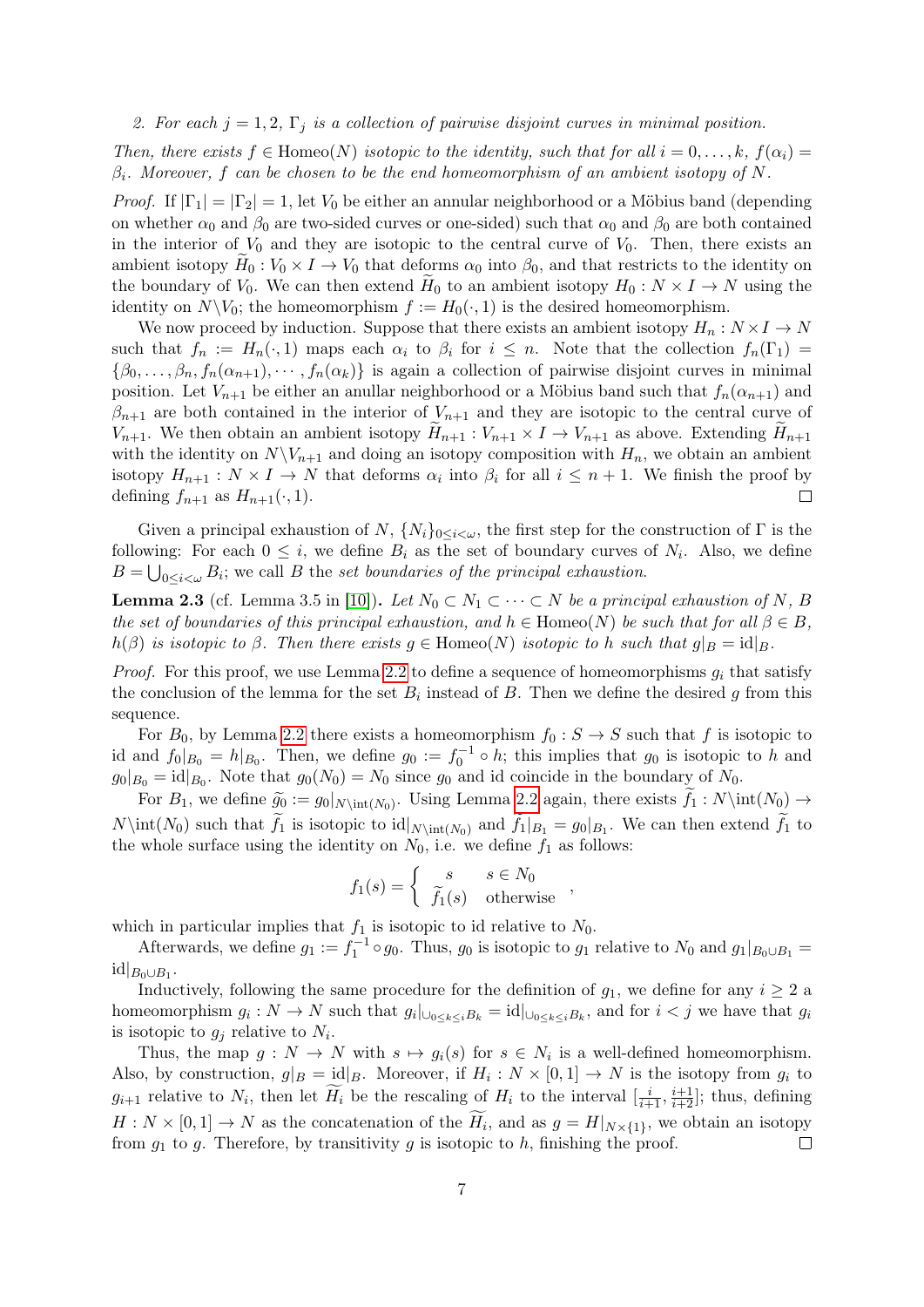**Proof of Theorem [A](#page-1-0).** Let  $\{N_i\}_{0\leq i\leq \omega}$  be a principal exhaustion of N, let B be its boundaries. Let  $\{\Sigma_i\}_{0\leq i\leq \omega}$  be the collection of subsurfaces  $\Sigma_j$  of N, corresponding to the connected components of  $N\setminus B$ . Note that for all  $0 \leq j$ ,  $\Sigma_j$  has complexity at least 5 if it is orientable, and if g is its genus and it has n punctures, then  $g + n \geq 8$  if it is non-orientable. Also, if we denote by  $\Sigma_j$  the closure of  $\Sigma_j$  in N, then all the boundary curves of  $\overline{\Sigma_j}$  are elements of B.

Now, for each  $\beta \in B$ , let  $\beta^*$  be a curve on N such that:

- Their isotopy classes intersect at least twice, i.e.  $i([\beta], [\beta^*]) \geq 2$ .
- For all  $\gamma \in B \setminus \{ \beta \}, \ \beta^*$  is disjoint from  $\gamma$ .

Note that the choice of  $\beta^*$  is arbitrary, and while for every  $\beta \in B$ , there exist infinitely many possible choices for  $\beta^*$ , once the choice is made, we fix  $\beta^*$  for the rest of the proof. We define  $B^* = \{\beta^* : \beta \in B\}.$ 

Then, let  $\Gamma_j$  be a finite set of curves in  $\Sigma_j$  such that it satisfies the Alexander method for  $\Sigma_i$  (see Theorem [2.1\)](#page-5-0).

We claim that the set:

$$
\Gamma = B \cup B^* \cup \left(\bigcup_{0 \le j < \omega} \Gamma_j\right),
$$

satisfies Theorem [A.](#page-1-0)

To prove this, let  $h \in \text{Homeo}(N)$  be such that  $h(\gamma)$  is isotopic to  $\gamma$  for all  $\gamma \in \Gamma$ . Due to Lemma [2.3,](#page-6-0) we can suppose that  $h|_B = id|_B$ . This implies that  $h|_{\overline{\Sigma_j}} \in \text{Homeo}(\overline{\Sigma_j}; \partial \overline{\Sigma_j})$  for each  $0 \leq j < \omega$ .

By construction, for each  $0 \leq j < \omega$  and every boundary curve  $\beta$  of  $\overline{\Sigma_j}$ ,  $\beta^* \cap \Sigma_j$  contains at least one proper arc with endpoints in  $\beta$ . Thus, if we denote by  $\Delta_j$  the set of boundary curves of  $\Sigma_j$ , we have that the set  $\Gamma_j \cup \left(\bigcup_{\beta \in \Delta_j} \beta^* \cap \Sigma_j\right)$  satisfies the conditions of Theorem [2.1.](#page-5-0) Given that for each  $0 \leq j < \omega$ ,  $h|_{\overline{\Sigma_j}}$  preserves the isotopy class of this set of curves, we have that  $h|_{\overline{\Sigma_j}}$ is isotopic to  $\mathrm{id}|_{\overline{\Sigma_j}}$  relative to the boundary. Finally, we use these isotopies to define an isotopy from h to id.  $\Box$ 

# 3 Isomorphisms between curve graphs

In this section we prove Theorem [B,](#page-1-1) which says that any isomorphism between curve graphs is induced by a homeomorphism between the underlying surfaces. Our proof of this theorem is almost the same as the proof of Theorem 1.1 in [\[9\]](#page-25-7), with the proofs being essentially the same (simply substituting auxiliary lemmata and results in the orientable case with the corresponding lemmata and results in the possibly non-orientable case); thus, while we refer the reader to [\[9\]](#page-25-7) for more detailed proofs, for the sake of completeness we also sketch the proofs.

Throughout this section, let  $N$ ,  $N_1$  and  $N_2$  be connected, possibly non-orientable surfaces of infinite type with empty boundary.

Recalling from Section [1](#page-3-0) that in hyperbolic surfaces geodesic representatives of curves are always in minimal position, we know that for N there exists a set  $S$  of representatives of the isotopy classes of all essential curves on  $N$  such that any two elements of  $S$  are in minimal position. With this in mind we have the following lemma.

<span id="page-7-0"></span>**Lemma 3.1** (cf. Lemma 2.5 in [\[9\]](#page-25-7)). Let N be an infinite-type surface and S be a set of representatives of the isotopy classes of all essential curves on  $N$  such that any two elements of  $S$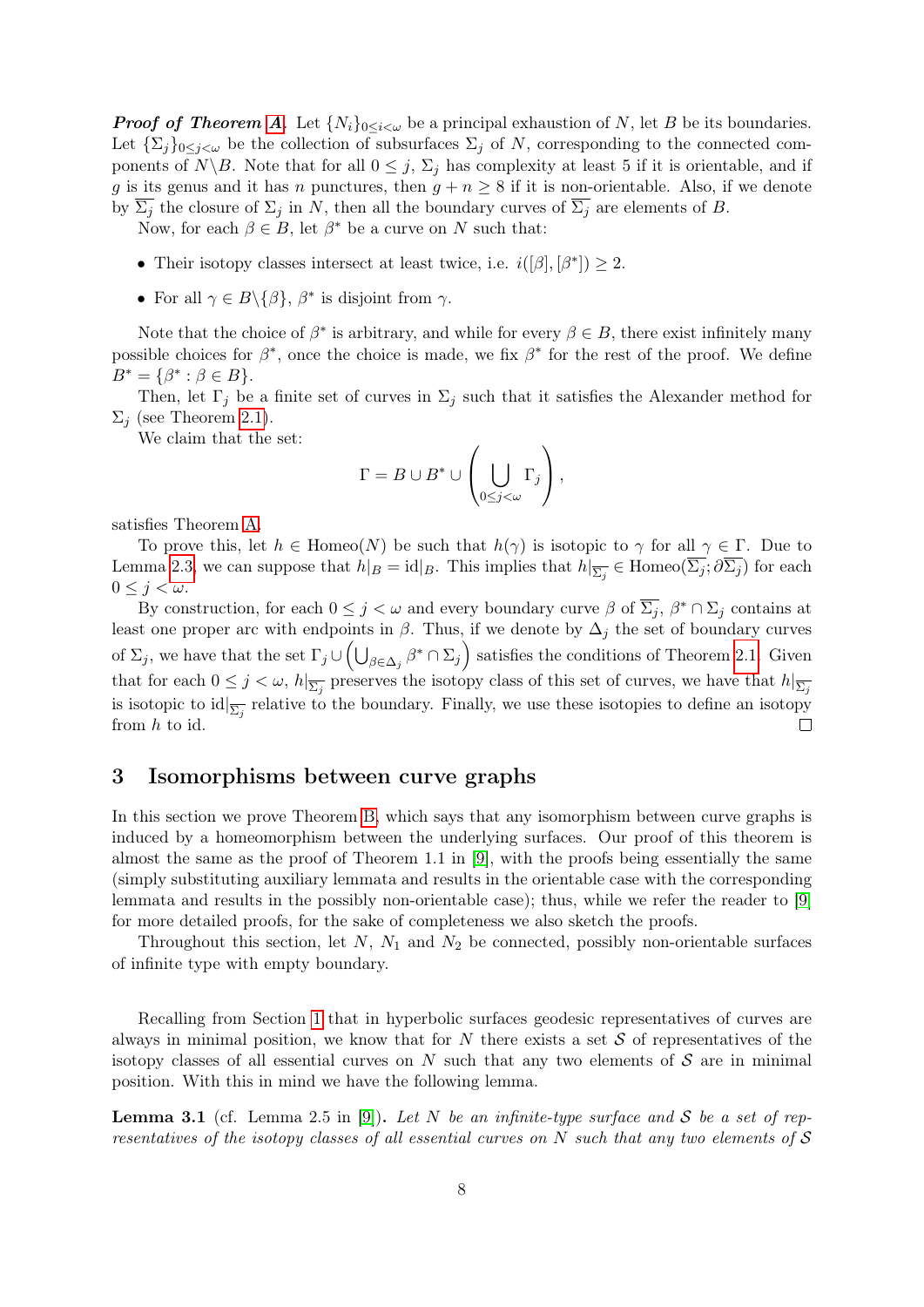are in minimal position. Let also  $\Gamma$  be a set of isotopy classes of curves and  $\mathcal{G} \subset \mathcal{S}$  be a set of representatives of  $\Gamma$ . Then the following are equivalent:

- 1. G is locally finite.
- 2. Γ is locally finite.
- 3. For every curve  $\alpha$  the set  $\{\gamma \in \Gamma : i(\alpha, \gamma) \neq 0\}$  is finite.

Since this lemma is actually more general than the analogous in [\[9\]](#page-25-7), we give a more detailed proof.

*Proof.* (1)  $\Rightarrow$  (2): This is obvious by the definition of a set of isotopy classes being locally finite.  $(2) \Rightarrow (3)$ : Let X be a set of representatives of Γ that is locally finite,  $\alpha$  be a curve of N and

a be a representative of  $\alpha$ . Then, we have the following:

$$
\{\gamma \in \Gamma : i(\alpha, \gamma) \neq 0\} \subset \{[c] \in \Gamma : c \in \mathcal{X}, a \cap c \neq \varnothing\}.
$$

Since the latter set is finite, then we obtain (3).

 $(3) \Rightarrow (1)$ : We prove this by contrapositive. Suppose G is not locally finite. Then there exists a compact set K and an infinite collection  $\{\gamma_i\}_{0\leq i\leq\omega}\subset\mathcal{G}$  such that for all i we have that  $K \cap \gamma_i \neq \emptyset$ . There exists a finite-type subsurface  $\Sigma$  that satisfies the following:

- 1.  $\Sigma$  contains K in its interior.
- 2. If  $\{c_1, \ldots, c_b\}$  are all the boundary curves of  $\Sigma$ , then  $\{c_1, \ldots, c_b\} \subset \mathcal{S}$ .

Then we have that for all  $i, \Sigma \cap \gamma_i \neq \emptyset$ , and we can divide the proof into two cases:

**Case 1,** there exists an infinite subcollection  $\{\gamma_{i_n}\}_{0 \leq n \leq \omega}$  contained in  $\Sigma$ : Let  $P \subset S$  be a pants decomposition of  $\Sigma$ . Since P is a maximal set of pairwise disjoint and pairwise non-isotopic curves of  $\Sigma$ , by the pigeonhole principle, there is a curve  $\alpha \in P$  that intersects infinitely many elements of  $\{\gamma_{i_n}\}_{0 \leq n \leq \omega}$ . Given that all the elements in S are in minimal position, we have that the set  $\{\gamma \in \Gamma : i(\alpha, \gamma) \neq 0\}$  is infinite.

**Case 2,** only finitely many elements of  $\{\gamma_i\}_{0\leq i\leq \omega}$  are contained in  $\Sigma$ : If all (but finitely many of) the elements of  $\{\gamma_i\}_{0\leq i\leq \omega}$  were disjoint from all the elements of  $\{c_1, \ldots, c_b\}$ , then they would not intersect K. Thus by the pigeonhole principle there exists a boundary curve  $c_i$  of  $\Sigma$ and a subsequence  $\{\gamma_{i_n}\}_{0 \leq n \leq \omega}$ , such that they every  $\gamma_{i_n}$  intersects  $c_i$ . Given that the elements of S are in minimal position, this implies that the set  $\{\gamma \in \Gamma : i([c_i], \gamma) \neq 0\}$  is infinite.  $\Box$ 

<span id="page-8-0"></span>**Lemma 3.2** (cf. Corollary 2.6 in [\[9\]](#page-25-7)). Let  $N_1$ ,  $N_2$  be two connected (possibly non-orientable) surfaces of infinite type, M be a multicurve on  $N_1$ , and  $\varphi : C(N_1) \to C(N_2)$  be an isomorphism. Then,  $\varphi(M)$  is a multicurve. In particular, if P is a pants decomposition of  $N_1$ , then  $\varphi(P)$  is a pants decomposition.

Sketch of the proof. Note that Lemma [3.1](#page-7-0) implies that we can characterize local finiteness simplicially. As such, any multicurve can be characterized as a set satisfying certain simplicial conditions. Since  $\varphi$  is an isomorphism these conditions are preserved, implying that its image is also a multicurve.

Moreover, if  $P$  is a pants decomposition, then it is a maximal multicurve. Then, by the argument above,  $\varphi(P)$  is a multicurve, and maximality is obtained by the surjectivity of  $\varphi$ .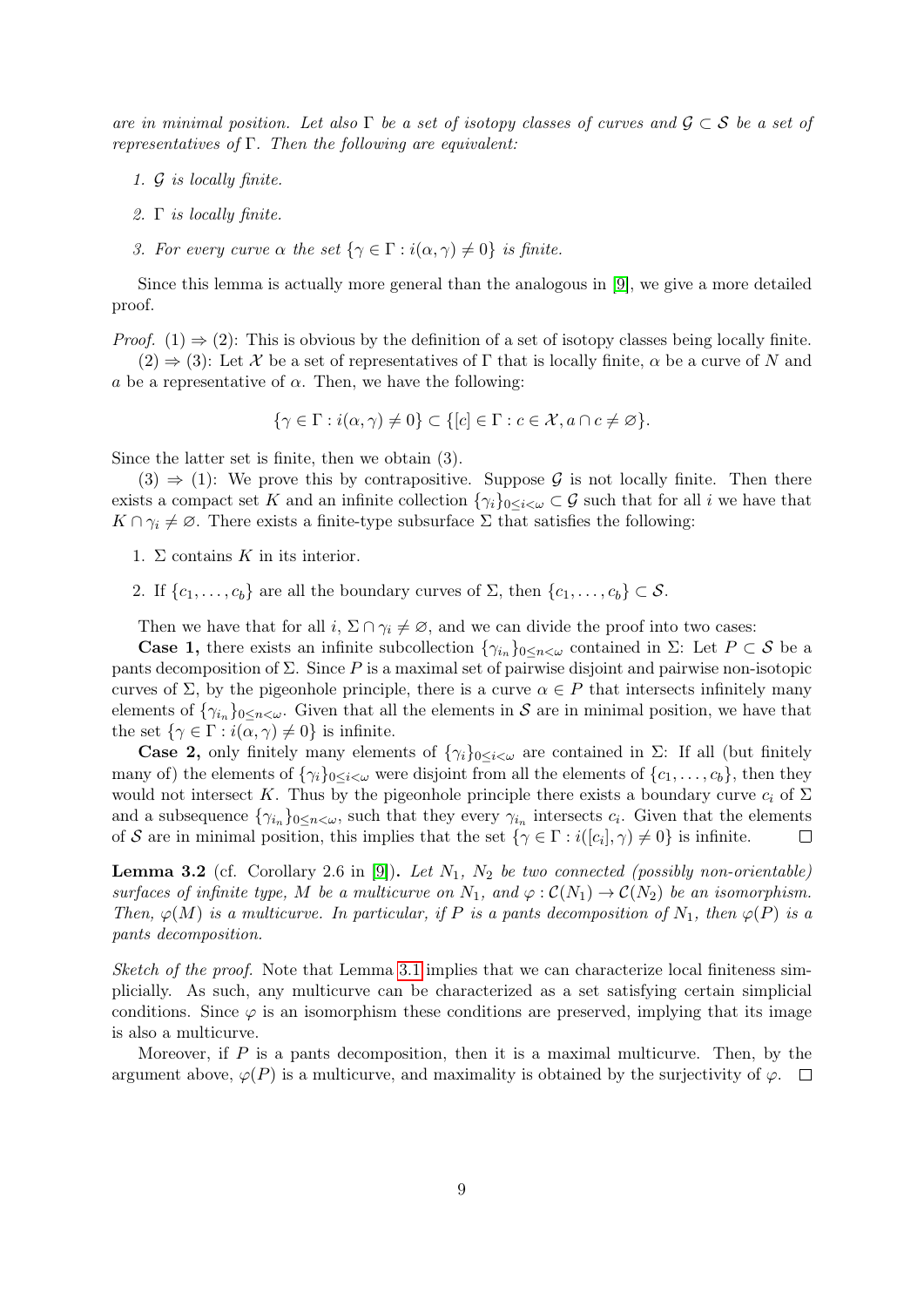We say a set M of locally finite pairwise disjoint curves bounds a closed subsurface  $\Sigma \subset N$ , if the set of boundary curves of  $\Sigma$  that are not boundary curves of N, is exactly M.

Recall that a *pair of pants* is a closed subsurface whose interior is homeomorphic to a thricepunctured sphere. Now, let P be a pants decomposition of N and  $\alpha_1, \alpha_2 \in P$  be different. For each  $i = 1, 2$ , let  $\beta_i$  be  $\alpha_i$  if  $\alpha_i$  is two-sided; otherwise, let  $\beta_i$  be the boundary curve of the Möbius band that is the regular neighborhood of  $\alpha_i$  (note that in this case,  $\beta_i$  is not essential). We say that  $\alpha_1$  and  $\alpha_2$  are *adjacent with respect to P*, if there exists a set  $M \supset {\beta_1, \beta_2}$  that bounds a pair of pants.

<span id="page-9-0"></span>**Remark 3.3.** Note that  $\alpha, \beta \in P$  are adjacent with respect to P if and only if there exists a curve  $\gamma$  such that  $i(\alpha, \gamma) \neq 0 \neq i(\beta, \gamma)$  and  $i(\delta, \gamma) = 0$  for all  $\delta \in P \setminus {\alpha, \beta}$ . This implies that we can simplicially characterise adjacency.

<span id="page-9-1"></span>**Lemma 3.4.** Let  $N_1$ ,  $N_2$  be two connected (possibly non-orientable) surface of infinite type, P be a pants decomposition on  $N_1$ , and  $\varphi : \mathcal{C}(N_1) \to \mathcal{C}(N_2)$  be an isomorphism. Then,  $\alpha, \beta \in P$ are adjacent with respect to P if and only if  $\varphi(\alpha)$  and  $\varphi(\beta)$  are adjacent with respect to  $\varphi(P)$ .

*Proof.* This follows immediatly from Remark [3.3](#page-9-0) and the fact that  $\varphi$  is an isomorphism.  $\Box$ 

Let P be a pants decomposition; we define its *adjacency graph*, denoted as  $\mathcal{A}(P)$ , as the simplicial graph whose vertex set is  $P$ , and two vertices span an edge if they are adjacent with respect to P. Note that by Lemma [3.2,](#page-8-0) if  $\varphi : C(N_1) \to C(N_2)$  is an isomorphism, then  $\varphi(P)$ is a pants decomposition; thus, we induce a map  $\varphi_P : \mathcal{A}(P) \to \mathcal{A}(\varphi(P))$  defined as  $\alpha \mapsto \varphi(\alpha)$ . Then, the following corollary follows from Lemmata [3.2](#page-8-0) and [3.4.](#page-9-1)

<span id="page-9-3"></span>**Corollary 3.5** (cf. Proposition 3.1 in [\[9\]](#page-25-7)). Let  $N_1$ ,  $N_2$  be two connected (possibly non-orientable) surface of infinite type, P be a pants decomposition on  $N_1$ , and  $\varphi : C(N_1) \to C(N_2)$  be an isomorphism. Then,  $\varphi_P$  is an isomorphism between  $\mathcal{A}(P)$  and  $\mathcal{A}(\varphi(P))$ .

A separating curve is called outer if it bounds a twice-punctured disk, while it is called non-outer otherwise.

<span id="page-9-2"></span>**Remark 3.6.** Note that if  $P$  is a pants decomposition, then non-outer separating curves are exactly the cut vertices of  $A(P)$ . Moreover, if  $M \subset P$  is a set of non-outer separating curves, then M bounds a finite-type closed subsurface of N if and only if there is a finite subgraph of  $\mathcal{A}(P)$  delimited exactly by the vertices corresponding to M in  $\mathcal{A}(P)$ .

**Lemma 3.7** (cf. Lemma 3.2 in [\[9\]](#page-25-7)). Let  $N_1$ ,  $N_2$  be two connected (possibly non-orientable) surface of infinite type, and  $\varphi : C(N_1) \to C(N_2)$  be an isomorphism. Then,  $\alpha$  is a non-outer separating curve if and only if  $\varphi(\alpha)$  is a non-outer separating curve.

*Proof.* This follows from Remark [3.6](#page-9-2) and the fact that  $\varphi$  is an isomorphism.

Now, to prove Theorem [B](#page-1-1) we use the following theorem, which is an amalgamation of Theorem 2 in [\[4\]](#page-24-0), Theorem 1 in [\[11\]](#page-25-1), Theorem 1 in [\[13\]](#page-25-2), Theorem (a) in [\[14\]](#page-25-3), and Theorem 1 in [\[4\]](#page-24-0).

<span id="page-9-4"></span>**Theorem 3.8.** Let  $N_1$  and  $N_2$  be two finite-type surfaces such that none of them are homeomorphic to any of the following surfaces:  $S_{0,4}$ ,  $S_{1,1}$ ,  $S_{0,5}$ ,  $S_{1,2}$ ,  $S_{0,6}$ ,  $S_{2,0}$ . If  $\phi$ :  $\mathcal{C}(N_1) \rightarrow \mathcal{C}(N_2)$ is an isomorphism, then  $N_1$  and  $N_2$  are homeomorphic and  $\phi$  is induced by a homeomorphism  $N_1 \rightarrow N_2$ .

Proof. See the articles cited above.

 $\Box$ 

 $\Box$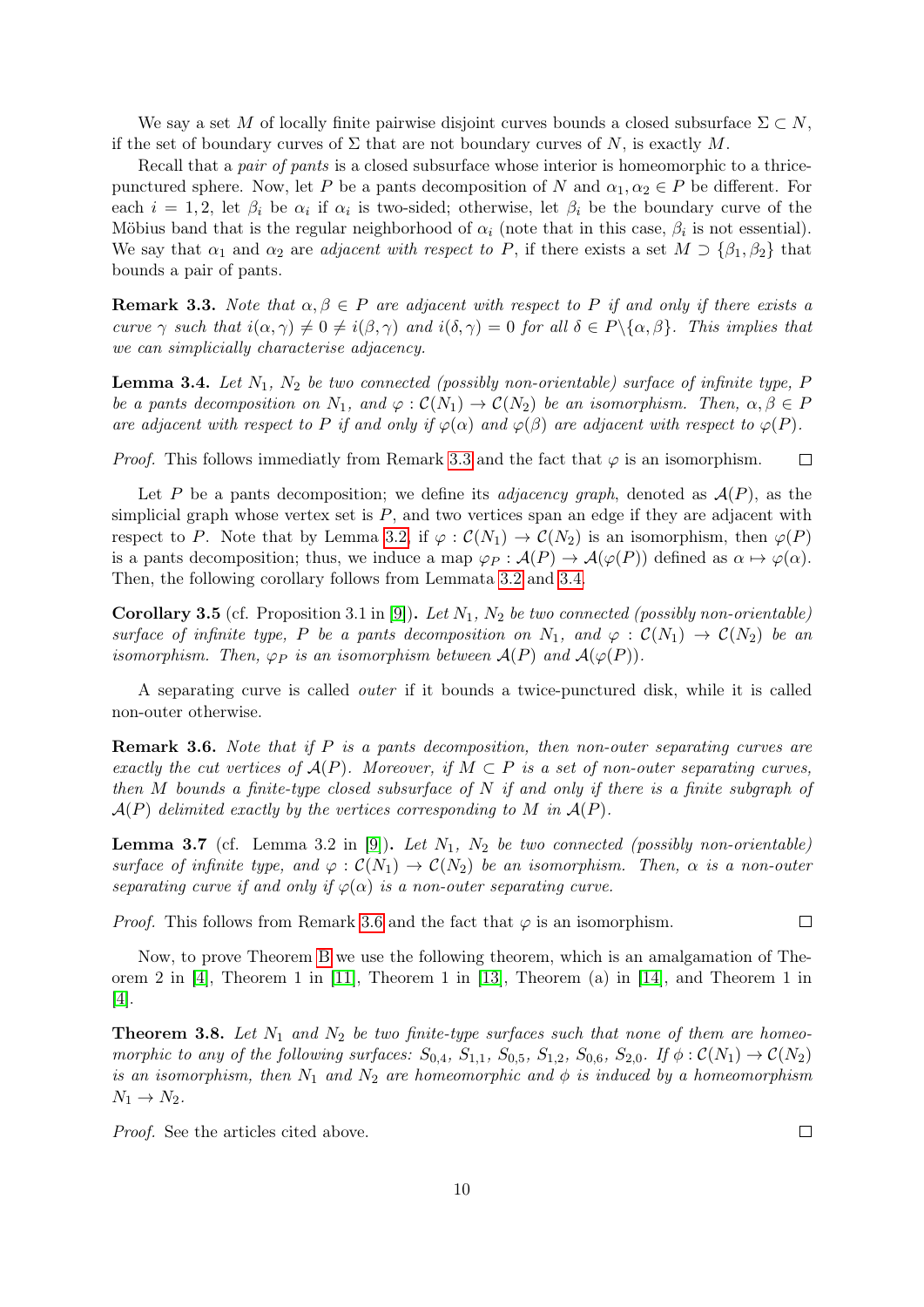**Proof of Theorem [B](#page-1-1).** Let  $\Sigma_0 \subset \Sigma_1 \subset \cdots N_1$  be a principal exhaustion of  $N_1$ , B be the set of boundaries of this principal exhaustion, and for each  $0 \leq i \lt \omega$  let  $B_i$  the boundary curves of  $\Sigma_i.$ 

Since for each  $0 \leq i \lt \omega$ ,  $B_i$  is a set of non-outer separating curves, then  $\varphi(B_i)$  is composed solely of non-outer separating curves.

Then, let  $P \supset B$  be a pants decomposition of  $N_1$ ; for each  $i \in \mathbb{Z}^+$ , note the following two facts:

- 1. The set of curves from  $P \ B$  contained in  $\Sigma_i$  forms a pants decomposition of  $\Sigma_i$ . We denote this pants decomposition as  $P_i$ .
- 2. By Remark [3.6](#page-9-2) there is a finite subgraph of  $A(P)$  delimited exactly by the cut vertices corresponding to  $B_i$ , and this finite subgraph corresponds to  $P_i$ .

Given that for each  $0 \leq i < \omega$ , the set  $\varphi(B_i)$  is composed solely by non-outer separating curves, and using Lemma [3.2,](#page-8-0) Corollary [3.5](#page-9-3) and point (2) above, there exists (for each  $0 \leq i \leq \omega$ ) a finite subgraph  $\varphi(P_i)$  in  $\mathcal{A}(\varphi(P))$  delimited exactly by the cut vertices corresponding to  $\varphi(B_i)$ . Again for each  $0 \le i < \omega$ , by Remark [3.6,](#page-9-2) there exists a finite-type closed subsurface  $\Sigma_i'$  bounded by  $\varphi(B_i)$ .

Recalling that for any  $i = 1, 2$  and any finite-type subsurface  $\Sigma \subset N_i$ , there is a natural embedding  $\mathcal{C}(\Sigma) \hookrightarrow \mathcal{C}(N_i)$  induced by the inclusion, we denote the image of this inclusion in  $\mathcal{C}(N_i)$  also as  $\mathcal{C}(\Sigma)$ . With this, for any  $\alpha \in \mathcal{V}(\mathcal{C}(\Sigma_i))$ , either  $\alpha \in P_i$  or there exists  $\beta \in P_i$  such that  $i(\alpha, \beta) \neq 0$ . Since this is preserved by  $\varphi$ , we can induce a map  $\varphi_i : C(\Sigma_i) \to C(\Sigma'_i)$ , defined as  $\alpha \mapsto \varphi(\alpha)$ ; given that  $\varphi$  is an isomorphism, we have that  $\varphi_i$  is also an isomorphism for each  $0 \leq i < \omega$ .

Using Theorem [3.8,](#page-9-4) we have that (for each  $0 \leq i \lt \omega$ )  $\Sigma_i$  is homeomorphic to  $\Sigma'_i$  and there exists a homeomorphism  $f_i: \text{int}(\Sigma_i) \to \text{int}(\Sigma'_i)$  such that  $\varphi_i = f_i$ . Given that for any  $i < j$  we have that  $\varphi_i = \varphi_j|_{\mathcal{C}(N_i)}$ , by the Alexander method we obtain that  $f_i = f_j|_{\text{int}(N_i)}$ . With this, we can define a map  $f: N_1 \to N_2$  as  $x \mapsto f_i(x)$  if  $x \in \text{int}(\Sigma_i)$ . By construction this map is a homeomorphism that induces  $\varphi$ .  $\Box$ 

# 4 Topological generation of  $\text{PMap}(N)$

The group Homeo(N) with the compact-open topology is a topological group; thus,  $\text{Map}(N)$ inherits a very natural topological group structure with the quotient of the compact-open topology. In this work, we abuse language and refer to this topology of  $\text{Map}(N)$  as "compact-open topology" too.

In the finite-type surface case, it not hard to see that  $\text{Map}(N)$  becomes a discrete group with this topology (the Alexander Method is a simple way of seeing this). However, in the infinite-type case this does not happen; moreover,  $\text{Map}(N)$  is not even locally compact (see [\[3\]](#page-24-2)). As such,  $\text{Map}(N)$  (and its subgroups) becomes much more interesting from a topological-group viewpoint. In this section, we obtain several results considering  $\text{Map}(N)$  with this topology; all these results have analogues in the orientable-surface case, and their proofs here are essentially the same but with subtle differences (see [\[16\]](#page-25-9) and [\[2\]](#page-24-1)).

### 4.1 Map $(N)$  is Polish

Recall that a Polish group is a topological group whose underlying space is Polish (a separable and completely metrizable space). We verify that  $\text{Map}(N)$  is a Polish group.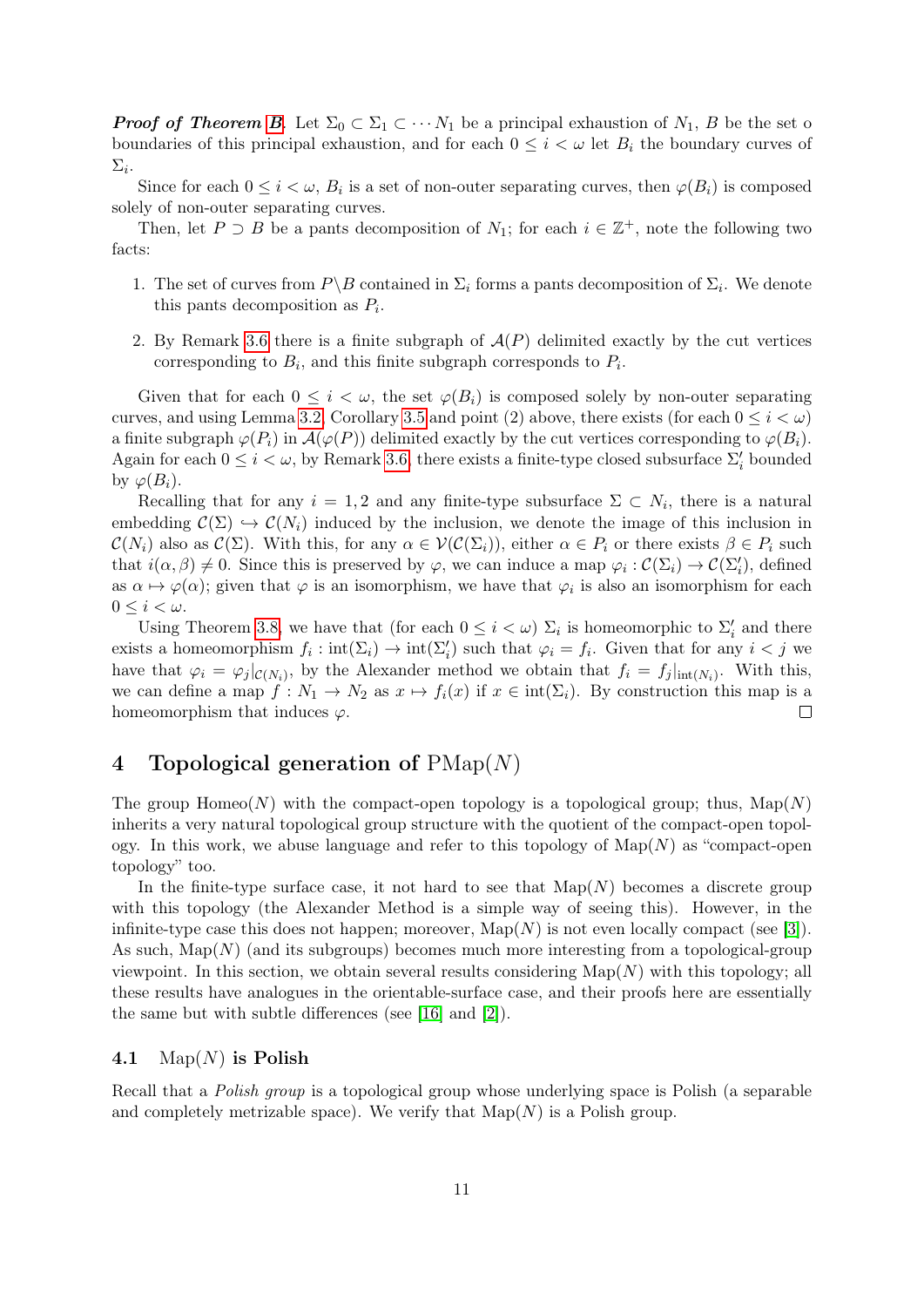Let  $\Gamma$  be a graph with a countable set of vertices. We define a topology on  $Aut(\Gamma)$  as follows: for any finite vertex subset A of the vertex set of  $\Gamma$  define

$$
U_A = \{ f \in Aut(\Gamma) : f(a) = a \text{ for all } a \in A \}.
$$

Then, the *permutation topology* on  $Aut(\Gamma)$  is defined as the topology with basis the translated sets  $f \cdot U_A$ , where A is a finite set of vertex of  $\Gamma$  and  $f \in Aut(\Gamma)$ . With this topology  $Aut(\Gamma)$  is separable and even more it is a Polish group (see Lemma 2.2 in [\[2\]](#page-24-1)).

The curve graph  $\mathcal{C}(N)$  of an infinite type surface N (orientable or not) has a countable set of vertex. A simple way of seeing this is to consider a principal exhaustion; each curve graph of these subsurfaces has a countable set of vertices and the union of all these sets of vertices is equal to the set of vertices of  $\mathcal{C}(N)$ . Hence, we can equip  $Aut(\mathcal{C}(N))$  with the permutation topology. From [C](#page-1-2)orollary C we have that  $\text{Map}(N) \cong \text{Aut}(\mathcal{C}(N))$ , and using the isomorphism  $\Psi$ we can pullback the permutation topology to  $\text{Map}(N)$ . We call this topology the *permutation* topology in Map(N). Recall that this topology has as basis the Map(N)-translates of the sets

$$
U_A = \{ f \in \text{Map}(N) : f(a) = a \text{ for all } a \in A \},
$$

where A is any finite set of the vertices of  $C(N)$ . Then, we have that  $\text{Map}(N)$  is a Polish group with the permutation topology.

Using the Alexander method for finite surfaces (see Theorem [2.1\)](#page-5-0) it can be proved that the compact-open topology is the same as the permutation topology in  $\text{Map}(N)$ , the proof for orientable surfaces works for the non-orientable ones too. For the sake of completeness we include a sketch here.

First we make the following observation: Let  $K$  and  $U$  respectively be a compact set and an open set of N. Note that the set  $[K, U] := \{f \in \text{Homeo}(N) : f(K) \subset U\}$  is a sub-basic open neighborhood of Homeo(N) with the compact-open topology. As such, the set  $[[K, U]] := \{f \in$  $\mathrm{Map}(N) : \exists F \in f, F(K) \subset U$  is a sub-basic open neighborhood of  $\mathrm{Map}(N)$ .

<span id="page-11-0"></span>**Lemma 4.1.** Let  $N$  be a connected (possibly non-orientable) surface of infinite topological type. Then, the compact-open topology and the permutation topology in  $\text{Map}(N)$  coincide.

Sketch of proof. Let  $\tau$  be the compact-open topology and  $\tau'$  be the permutation topology. Let  $U_A \in \tau'$  be a basic open of the identity id, and suppose  $A = {\alpha_1, \ldots, \alpha_n}$ . Consider for each  $\alpha_i \in A$  the basic open  $V_i = [\![\alpha_i, N(\alpha_i)]\!]$  where  $N(\alpha_i)$  is a regular neighborhood of  $\gamma_i$ . Let  $V = V_1 \cap \cdots \cap V_n$ , the set V is a basic open of id  $\tau$ , and  $V = U_A$ . Then  $\tau' \subset \tau$ .

Conversely, let  $U \in \tau$  be a sub-basic open of id, we have that  $U = [K, V]$  with K and V compact and open subsets of N respectively. Let  $\Sigma$  be a connected, compact subsurface of N such that  $K \subset \Sigma$ . Let A be a finite set of curves such that  $A \cap \Sigma$  is collection of arcs and curves in  $\Sigma$  that satisfies the Alexander method for finite-type surfaces (see Theorem [2.1\)](#page-5-0). From the Alexander method we have that each  $f \in U_A$  is isotopic to the identity in  $\Sigma$ . In particular, there exists  $F \in f$  such that  $F(K) = K \subset V$ , hence  $U_A \subset U$ .

Therefore  $\tau = \tau'$ .

 $\Box$ 

Corollary [D](#page-1-3) now follows from lemma [4.1.](#page-11-0) To finish this subsection we make a small note on convergence in  $\text{Map}(N)$ .

Given  $\Sigma$  a compact subsurface of N and  $f \in \text{Map}(N)$ , the set  $\{ g \in \text{Map}(N) \mid g|_{\Sigma} = f|_{\Sigma} \}$  is open. Let  $f \in \text{Map}(N)$  and  $(f_i)_{0 \leq i \leq \omega}$  be a sequence in  $\text{Map}(N)$ . By definition of the topology, the sequence  $(f_i)_{0\leq i\leq\omega}$  converges to f if and only if for all open neighborhoods V of f there exists  $N \geq 0$  such that  $f_i \in V$  for all  $i \geq N$ . Then, if  $\Sigma_1 \subset \Sigma_2 \subset \cdots N$  is a principal exhaustion and  $(f_i)_{0\leq i\leq \omega}$  converges to f, for all i there exists an  $n_i$  such that for all  $j\geq n_i$  we have that  $f_j|_{\Sigma_i}=f|_{\Sigma_i}.$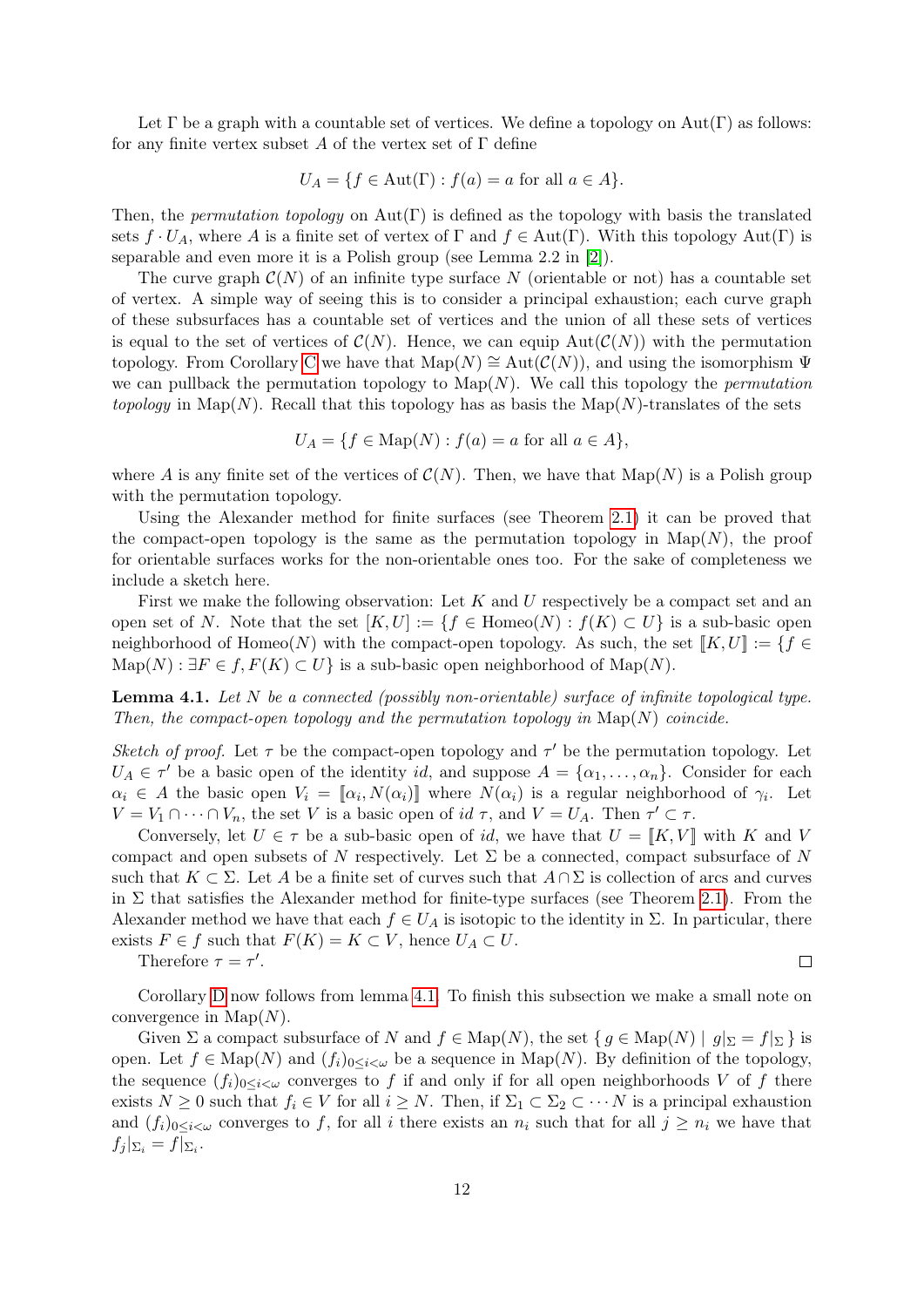### <span id="page-12-0"></span>4.2 Handle-shifts

The concept of a handle-shift was introduced in [\[16\]](#page-25-9), here we recall their definition. Let  $\delta \Sigma$  the surface obtained by taking  $\mathbb{R} \times [-1, 1]$ , removing the interior of each disk of radius  $\frac{1}{4}$  with center in  $(n, 0)$  for each  $n \in \mathbb{Z}$ , and attaching a torus with one boundary component to each such a disk. If instead of a torus we attach projective planes with one boundary component, we obtain a surface denoted by  $n\Sigma$ . See Figure [2.](#page-12-1)



<span id="page-12-1"></span>Figure 2: The surface  $\delta \Sigma$  above and the surface  $n\Sigma$  below.

Let  $\sigma : \rho \Sigma \to \rho \Sigma$  be the homeomorphism up to isotopy determined by requiring

1. 
$$
\sigma(x, y) = (x + 1, y)
$$
 for  $(x, y) \in \mathbb{R} \times [-1 + \epsilon, 1 - \epsilon]$  for some  $\epsilon > 0$  and

2.  $\sigma(x, y) = (x, y)$  for  $(x, y) \in \mathbb{R} \times \{-1, 1\}.$ 

Similarly, let  $n\sigma : n\Sigma \to n\Sigma$  be the homeomorphism determined by similar conditions to that of σ.

Consider a surface N with at least two non planar ends and let  $h : N \to N$  be a homemorphism. If there is an embedding  $\iota : o\Sigma \to N$  inducing an injection  $\iota_* : \mathcal{E}(o\Sigma) \to \mathcal{E}(N)$  such that

$$
h(x) = \begin{cases} (\iota \circ \sigma \circ \iota^{-1})(x) & \text{if } x \in \iota(\sigma \Sigma), \\ x & \text{otherwise,} \end{cases}
$$

we say that  $h$  is:

- 1. an *orientable handle-shift* if both elements of  $\iota_*(\mathcal{E}(o\Sigma))$  are orientable,
- 2. a semi-orientable handle-shift if exactly one element of  $\iota_*(\mathcal{E}(o\Sigma))$  is orientable,
- 3. a *pseudo-orientable handle-shift* if both elements of  $\iota_*(\mathcal{E}(o\Sigma))$  are not orientable.

Finally we say that a homeomorphism  $h: N \to N$  is a non-orientable handle-shift if there exists an embedding  $\iota : n\Sigma \to N$  inducing an injection  $\iota_* : \mathcal{E}(n\Sigma) \to \mathcal{E}(N)$  and such that

$$
h(x) = \begin{cases} (\iota \circ n\sigma \circ \iota^{-1})(x) & \text{if } x \in \iota(n\Sigma), \\ x & \text{otherwise.} \end{cases}
$$

We also call a handle-shift to the mapping class associated to a handle-shift. Notice that the power of a handle-shift is not a handle-shift, this can be proved using the Alexander method. Also notice that in all cases the homeomorphism  $h$  has an attracting and a repelling end denoted by  $h^+$  and  $h^-$  respectively, and they are invariant under isotopies (see [\[2\]](#page-24-1)).

Now, let the *ends graph of N*, denoted by  $EG(N)$ , be the simplicial graph whose vertex set is  $\mathcal{E}_{\infty}(N)$ , and such that two vertices x, y span an edge if there exists a handle-shift h with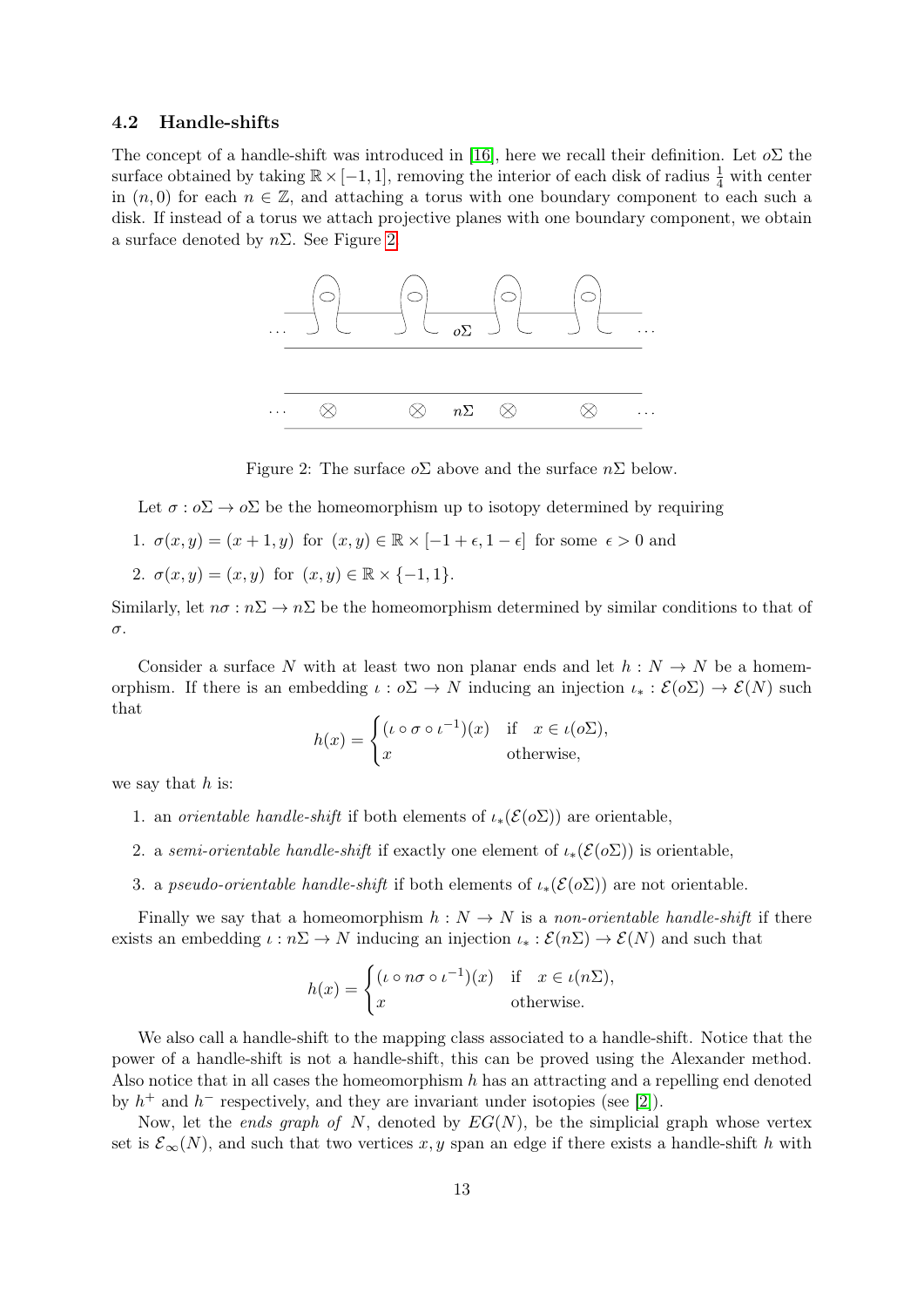${x, y} = {h<sup>+</sup>, h<sup>-</sup>}$ . Note that with the discourse above it is clear that  $EG(N)$  is a complete connected graph.

More recently, P. Patel and C.R. Abbott in [\[1\]](#page-24-3) have defined "generalised handle-shifts", as homeomorphisms constructed as above, with the difference that they consider  $\delta \Sigma$  to be possibly obtained by gluing to the infinite band  $\mathbb{R} \times [-1, 1]$  other surfaces besides a torus/projective plane with one boundary component.

### 4.3 PMap $(N)$  as a closed subgroup

For the following theorem, recall that a curve  $\alpha$  is called one-sided if its closed regular neighborhood is homeomorphic to a Möbius band, and it is called two-sided it if its closed regular neighborhood is an annulus.

<span id="page-13-1"></span>**Theorem 4.2.** Let  $N$  be a connected (possibly non-orientable) surface of infinite topological type, and let H be the set of all handle-shifts of N. Then,  $\text{PMap}_c(N) = \langle \text{PMap}_c(N) \cup H \rangle$ .

Proof. The proof of this theorem is essentially the same that Patel-Vlamis have for orientable surfaces in Proposition 6.2 of [\[16\]](#page-25-9). We just need to take in account the following observations:

- 1. A pants decomposition of a non-orientable surface N may contain one-sided curves, and one-sided curves bound exactly one pair of pants (instead of two pair of pants as two-sided curves do).
- 2. One-sided curves are not separating curves. Also, if  $\alpha$  and  $\gamma$  are two one side curves on a finite type surface S, there exist  $f \in \text{PMap}(S)$  such that  $f(\alpha) = \gamma$ .
- 3. Some steps of Patel-Vlamis proof involve comparing two subsurfaces of  $N$ , say  $V$  and  $W$ . They do it by comparing their genus. In the general case it is better to see whether  $V$  and W are homeomorphic or not.
- 4. In the last paragraph of Patel-Vlamis proof, for the general case, it is a good idea to consider the subsurfaces  $V$  and  $W$  as connected sums of a torus plus zero, one or two projective planes. In this way it becomes more obvious which composition of handle-shifts is the mapping class  $h$ .

 $\Box$ 

### <span id="page-13-0"></span>4.4 Definition of  $\{h_i\}_{0\leq i\leq r}$

Using Theorem [4.2,](#page-13-1) we have that if  $N$  has at most one end accumulated by genus, then  $\text{PMap}(N) = \text{PMap}_c(N)$ , proving the first part of Theorem [E.](#page-2-0) Thus, for the rest of this section we assume that N has at least two ends accumulated by genus, unless otherwise stated.

The purpose of this subsection is to construct a collection  $\{h_i\}_{0\leq i\leq r}$  of handle-shifts such that  $\text{PMap}(N) = \langle \text{PMap}_c(N) \cup \{h_i\}_{0 \leq i \leq r} \rangle$  (see Theorem [E\)](#page-2-0). This construction is inspired by the one made in the proof of Theorem 5 in [\[2\]](#page-24-1): Given a surface  $\Sigma$  with either empty boundary or compact boundary, we define  $\Sigma$  as the surface obtained by forgetting the planar ends and capping the boundary components with disks. The idea is to find a collection of separating simple closed curves  $\{\gamma_i\}_{0 \leq i \leq r}$  such that their homology classes generate  $H_1^{sep}$  $\Lambda_1^{sep}(\widehat{N}; \mathbb{Z})$  and assign to each one of this curves a handle-shift.

However, unlike the orientable case treated in  $[2]$ , if N is a surface with at least one orientable end and two non-orientable ends we cannot take just any such a collection of curves; the problem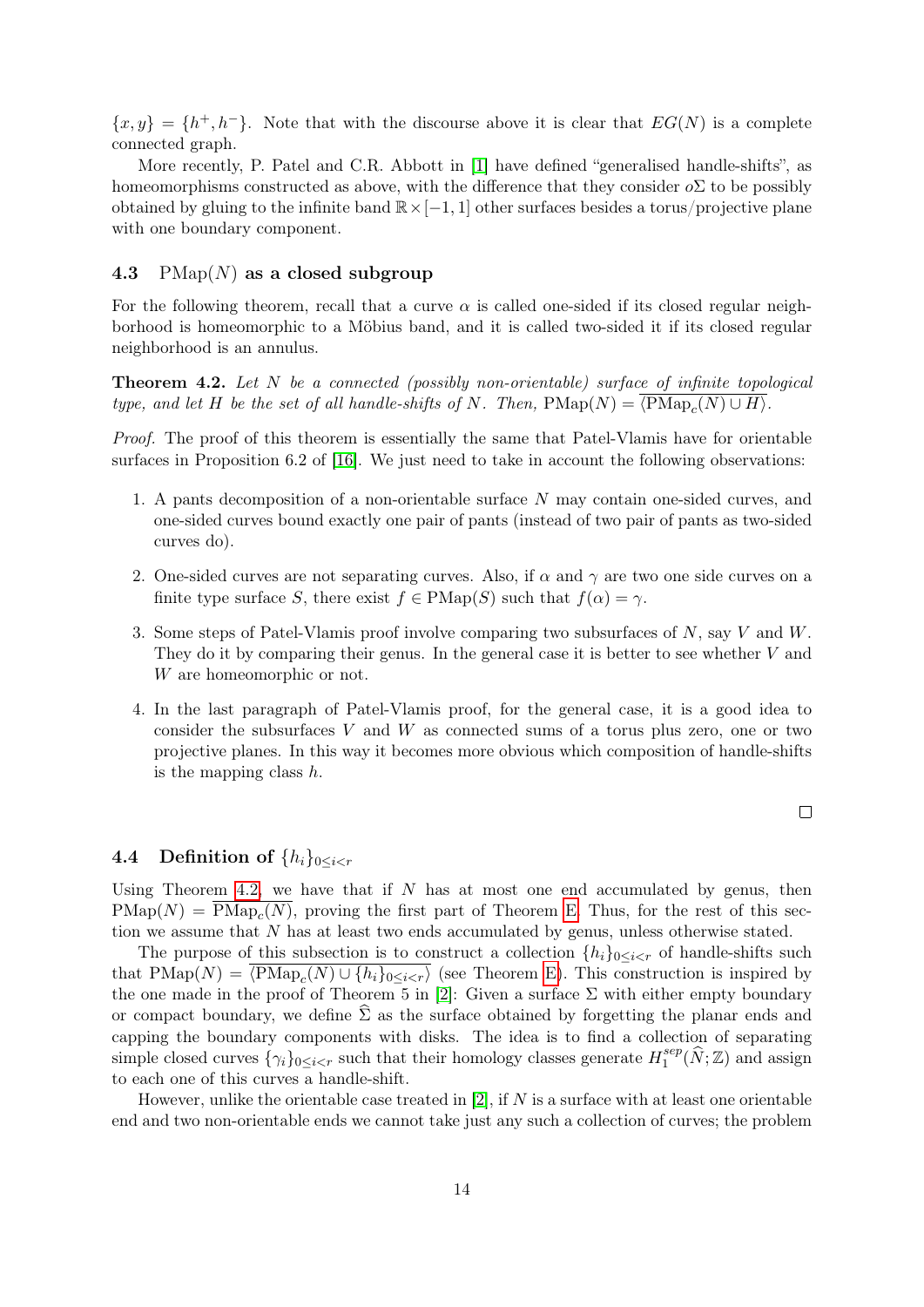is that it is not clear how to build non-orientable handle-shifts using only  $\text{PMap}_c(N)$ , pseudoorientable, semi-orientable and orientable handle-shifts, so we need to choose a good basis of  $H_1^{sep}$  $\{S^{sep}_1(\widehat{N}; \mathbb{Z})\}$  in order to have in  $\{h_i\}_{0\leq i\leq r}$  the minimum number of non-orientable handle-shifts needed to generate all the non-orientable handle-shifts.

### <span id="page-14-1"></span>4.4.1 A fixed model for N

We start by fixing a model of a given infinite-type surface N. Recall the following theorem of I. Richards.

<span id="page-14-0"></span>**Theorem 4.3** (cf. Theorem 2 in [\[17\]](#page-25-14)). Given a triple  $(X, Y, Z)$  of compact, separable, totally disconnected spaces  $Z \subset Y \subset X$ , there is a surface  $\Sigma$  whose ends  $(\mathcal{E}(\Sigma), \mathcal{E}_{\infty}(\Sigma), \mathcal{E}_{-}(\Sigma))$  are topologically equivalent to the triple  $(X, Y, Z)$ .

In the proof of Theorem [4.3,](#page-14-0) Richards gives an explicit construction of the surface  $\Sigma$ . So, given an infinite-type surface N and using Richards' construction, we obtain a surface  $\Sigma$  homeomorphic to  $N$ , by abuse of notation we denote it also by  $N$ . We recall Richards' construction here.

Recall that  $\mathcal{E}(N)$  is homeomorphic to a subset of the Cantor set C. Embed the cantor set C in the one point compactification of the plane as the set of all points  $(x, 0)$  such that  $0 \le x \le 1$ and x admits a triadic expansion which does not involve the digit 1. Let  $\mathcal{D}'$  be the collection of all closed disks in the plane whose diameters are the intervals in the  $x$  axis

$$
\left[\frac{n-\frac{1}{3}}{3^m}, \frac{n+\frac{4}{3}}{3^m}\right],
$$

with  $m, n \in \mathbb{Z}$  such that  $m \geq 1, 0 \leq n \leq 3^m$  and n admits a triadic expansion free from 1's. Let  $\mathcal D$  be the subcollection consisting of all disks in  $\mathcal D'$  which contain at least one point of  $\mathcal E(N)$ . For each disk  $\kappa \in \mathcal{D}$ , let  $\kappa_1$  and  $\kappa_2$  the two largest disks in  $\mathcal{D}'$  properly contained in  $\kappa$ . Choose two circles  $C^+(\kappa)$  and  $C^-(\kappa)$  contained in the interior of  $\kappa$  such that:

- 1.  $C^+(\kappa)$  is contained in the upper half-plane and  $C^-(\kappa)$  is contained in the lower half-plane.
- 2.  $C^+(\kappa)$  and  $C^-(\kappa)$  do not intersect  $\kappa_1$  and  $\kappa_2$ .
- 3.  $C^+(\kappa)$  and  $C^-(\kappa)$  are symmetric with respect to the x axis.

Remove the interior of  $C^{\pm}(\kappa)$  for all  $\kappa \in \mathcal{D}$  such that  $\kappa \cap \mathcal{E}_{\infty}(N) \neq \emptyset$ . If  $\kappa \cap \mathcal{E}_{-}(N) = \emptyset$ , then identify the boundaries of  $C^+(\kappa)$  and  $C^-(\kappa)$  by reflecting  $C^+(\kappa)$  in the x axis preserving orientation, i.e. add a handle. If  $\kappa \cap \mathcal{E}(N) \neq \emptyset$ , then identify  $C^+(\kappa)$  and  $C^-(\kappa)$  by translating  $C^+(\kappa)$  onto  $C^-(\kappa)$ , i. e. add a Klein bottle.

If the surface  $N$  is of finite genus orientable or non-orientable, in the above construction, add the finite number of handles or crosscaps that are needed. Similarly if  $N$  is of infinite genus, but odd or even non-orientable add one or two crosscaps respectively.

### <span id="page-14-2"></span>4.4.2 A family of curves  $H$

Let  $N$  be an arbitrary infinite-type surface with empty boundary. With the model of a surface described in Subsubsection [4.4.1,](#page-14-1) we construct a family of pairwise disjoint and non-homologous separating simple closed curves  $\mathcal{H} = \{\gamma_i\}_{0 \leq i \leq r}$ , with  $1 \leq r \leq \omega$  and such that each connected component of the surface  $N'$  obtained from N by removing pairwise disjoint regular neighborhoods of each  $\gamma \in \mathcal{H}$ , has exactly one end accumulated by genus (orientable or non-orientable).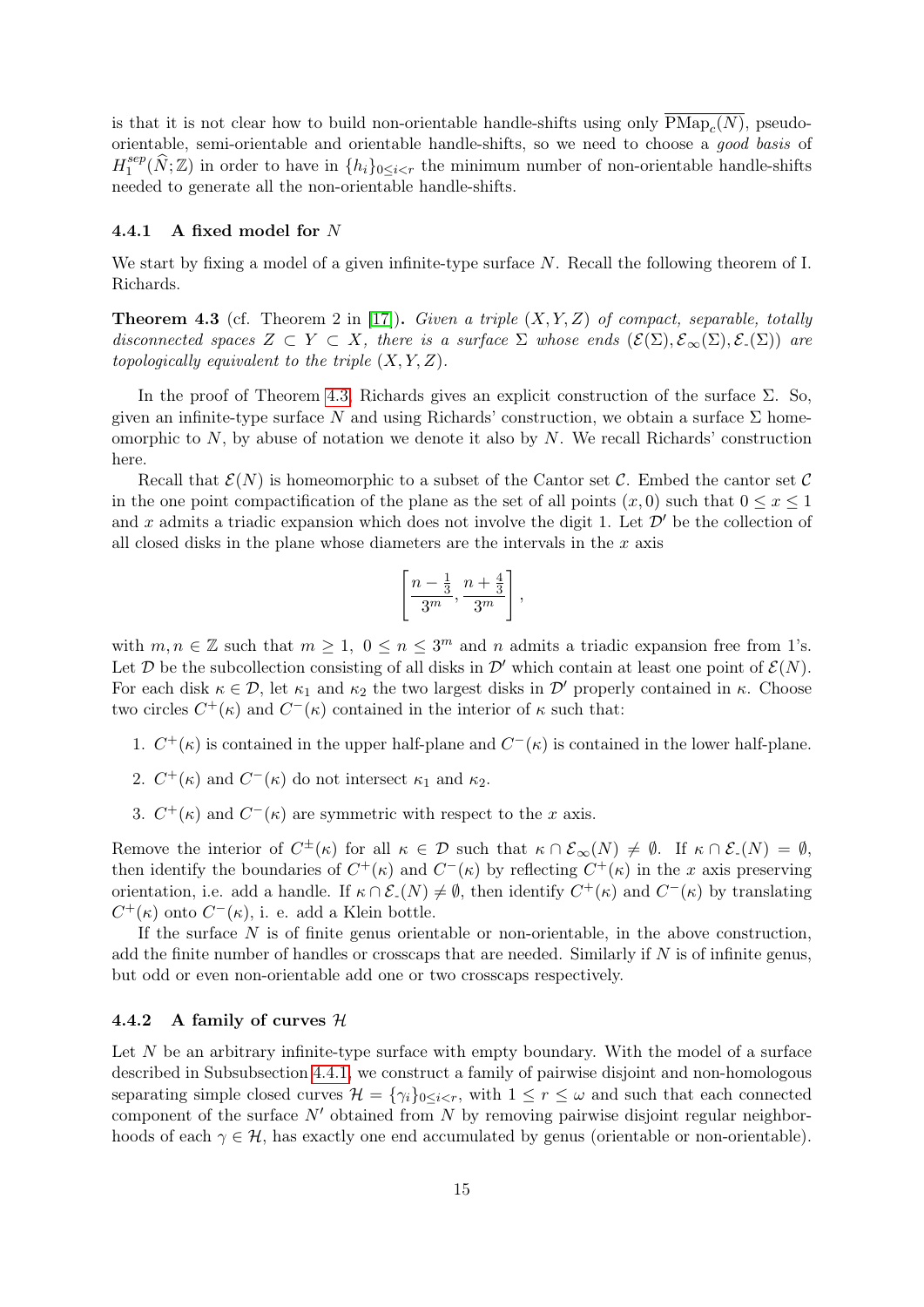Recall that  $H_1^{sep}$  $1^{sep}(N;\mathbb{Z})$  denotes the subgroup of  $H_1(N;\mathbb{Z})$  that is generated by homology classes that can be represented by separating simple closed curves on the surface. Notice that Lemma 4.2 of [\[2\]](#page-24-1) is also valid for non-orientable surfaces, for the sake of completeness we enounce here this lemma.

<span id="page-15-0"></span>**Lemma 4.4.** If  $\{N_i\}_{0\leq i\leq \omega}$  is a principal exhaustion of N, then

$$
H_1^{sep}(N; \mathbb{Z}) = \lim_{i \to \infty} H_1^{sep}(N_i; \mathbb{Z}).
$$

In particular, there exists  $0 \leq n, m < \omega$  such that every non-zero element  $\nu \in H_1^{sep}$  $i_1^{sep}(N;\mathbb{Z})$  can be written as

$$
\nu = \sum_{i=1}^{m} a_i \nu_i
$$

where  $a_i \in \mathbb{Z}$  and  $\nu_i$  can be represented by a peripheral curve on  $N_i$ .

It follows from Lemma [4.4](#page-15-0) and the fact that  $H_1^{sep}$  $1^{sep}(\widehat{N}; \mathbb{Z})$  is a free abelian group, that there exists a collection of pairwise disjoint and non-homologous separating simple closed curves  $\{\gamma_i\}_{0\leq i < r}$  on  $\widehat{N}$  such that

$$
H_1^{sep}(\widehat{N};\mathbb{Z}) = \bigoplus_{0 \leq i < r} \langle \nu_i \rangle
$$

where  $\nu_i$  denotes the homology class of  $\gamma_i$ . Notice we can choose the curves  $\gamma_i$  such that they do not intersect the boundaries and planar ends of N. Also notice that r could be  $\omega$ , i.e.  $H_1^{sep}$  $\Omega_1^{sep}(\widehat{N};\mathbb{Z})$ could be infinitely generated.

If the surface  $N$  is one of the following types

- orientable,
- even or odd non-orientable,
- non-orientable and  $\mathcal{E}_{\infty}(N) = \mathcal{E}_{-}(N),$

we define  $H$  as the family of pairwise disjoint and non-homologous separating simple closed curves such that their homology classes generate  $H_1^{sep}$  $1^{\text{sep}}(\widehat{N}; \mathbb{Z})$  (see above). If N is not one of these cases, then  $\mathcal{E}_-(N) \neq \emptyset$  and  $\mathcal{E}_{\infty}(N) \neq \mathcal{E}_-(N)$ . We define H for this type of surfaces in the following paragraphs.

Suppose the set of ends of N satisfies that  $\mathcal{E}_-(N) \neq \emptyset$  and  $\mathcal{E}_{\infty}(N) \neq \mathcal{E}_-(N)$ . Consider a model for N as the one described in Subsubsection [4.4.1](#page-14-1) and for simplicity suppose  $N = N$ . We choose any non-orientable end  $e_-^0 \in \mathcal{E}_-(N)$ . Let  $\kappa_0 \in \mathcal{D}$  be such that  $e_-^0 \in \kappa_0$  and there exist at least one more  $\kappa \in \mathcal{D}$  with the same diameter. Let  $\kappa_1, \ldots, \kappa_{r_1} \in \mathcal{D}$  be the disks different to  $\kappa_0$ but with the same diameter and denote by  $\gamma_{1,1}^0, \ldots, \gamma_{1,r_1}^0$  their respective boundaries. Define

$$
\mathcal{H}_{\gamma,1}^0 = \{ \gamma_{1,1}^0, \ldots, \gamma_{1,r_1}^0 \}.
$$

By removing from N, pairwise disjoint regular neighborhoods of each  $\gamma_{1,i}^0 \in \mathcal{H}_{\gamma,1}^0$ , we obtain a surface  $N^0$  with  $r_1 + 1$  connected components, each of one has infinite genus and satisfies one of the following:

- a) has only orientable ends,
- b) has only non-orientable ends,
- c) has both orientable and non-orientable ends.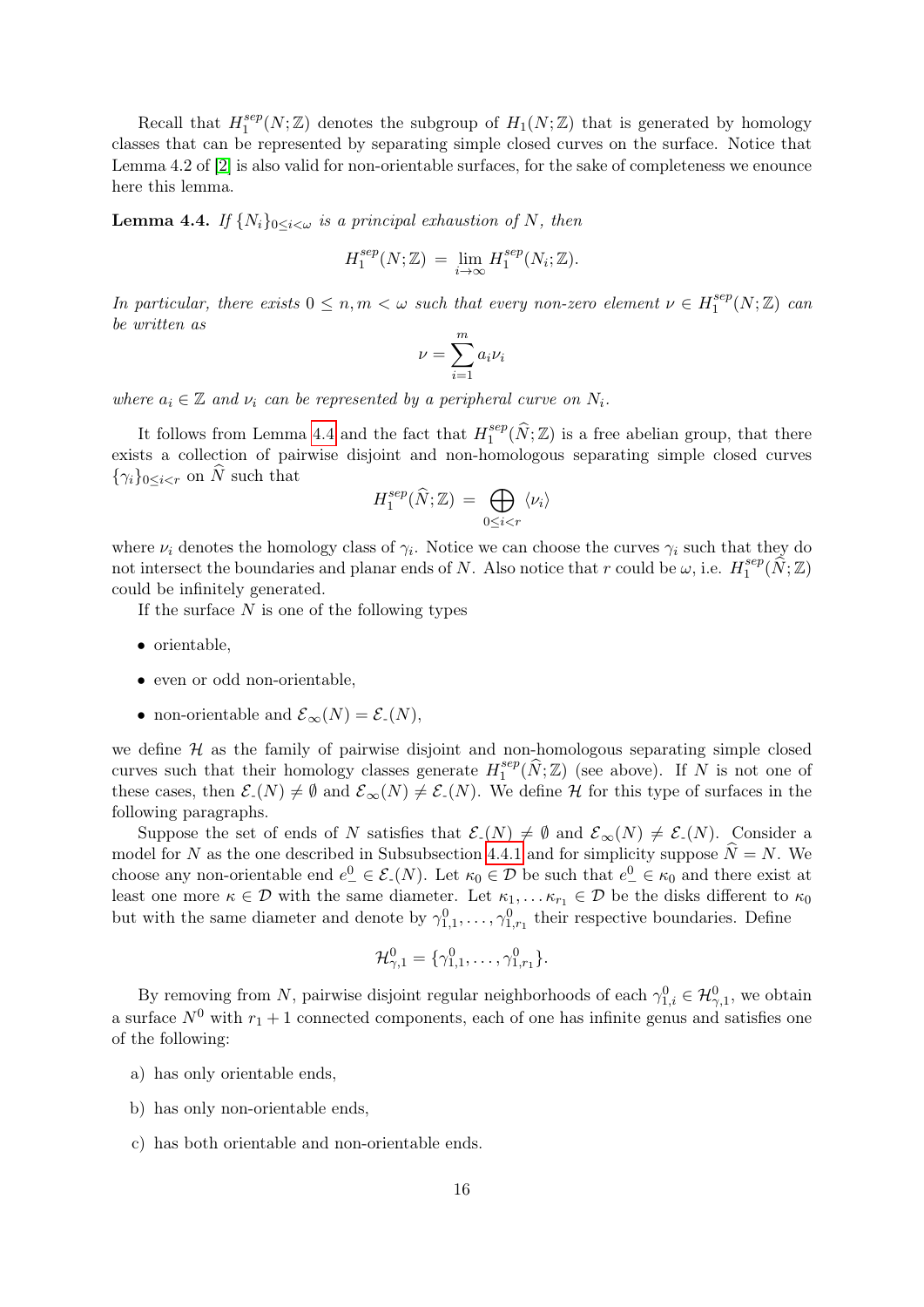Denote each connected component of  $N^0$  by  $N^0_{1,j}$  with  $1 \leq j \leq r_1 + 1$  and where the first  $0 \le t_0 \le r_1 + 1$  satisfies c) and the other  $r_1 + 1 - t_0$  connected components satisfy either a) or b).

If  $t_0 < r_1 + 1$ , for each subsurface  $N_{1,j}^0$  with  $t_0 < j \leq r_1 + 1$  let  $\mathcal{H}_{1,j}^0$  be a family of pairwise disjoint simple closed curves such that their homology classes generate  $H_1^{sep}$  $\prod_{1}^{sep}(\widehat{N}_{1,j}^0;\mathbb{Z})$ . The curves in  $\mathcal{H}_{1,j}^0$  can be chosen such that they are boundary curves of elements of  $\mathcal{D}$ . Define

$$
\mathcal{H}^0 = \mathcal{H}^0_{\gamma,1} \cup \left( \bigcup_{i=t_0+1}^{r_1+1} \mathcal{H}^0_{1,i} \right)
$$

Let  $n_1 = t_0$ . If  $n_1 = 0$  we are done and we define  $\mathcal{H} = \mathcal{H}^0$ . If  $n_1 \geq 1$ , for  $1 \leq j \leq n_1$  rename each surface  $N_{1,j}^0$  as  $N_j^1$ . Repeating the algorithm, we obtain the following for each  $N_j^1$ :

i) A set

$$
\mathcal{H}_{\gamma,j}^1=\{\gamma_{j,1}^1,\ldots,\gamma_{j,r_j}^1\}
$$

of separating simple closed curves which are boundaries of disks on D.

- ii) A family of subsurfaces  $N_{j,i}^1$  with  $1 \leq i \leq r_j + 1$ , and where the first  $0 \leq t_j \leq r_j + 1$  satisfy c) and the rest  $r_j + 1 - t_j$  satisfy either a) or b).
- iii) If  $t_j < r_j + 1$ , for each  $N_{j,i}^1$  with  $t_j < i \leq r_j + 1$ , a set  $\mathcal{H}_{j,i}^1$  of pairwise disjoint simple closed curves which are boundaries of disks on  $D$  and their homology classes generate  $H_1^{sep}$  $i^{sep}_1(\widehat{N}^1_{j,i};{\Bbb Z}).$

For each  $1 \leq j \leq n_1$ , if  $t_j < r_j + 1$  let

$$
\mathcal{H}_j^1 \,=\, \mathcal{H}_{\gamma,j}^1 \cup \left(\bigcup_{i=t_j+1}^{r_j+1} \mathcal{H}_{j,i}^1\right)
$$

and if  $t_j = r_j + 1$ , let  $\mathcal{H}_j^1 = \mathcal{H}_{\gamma,j}^1$ . Define

$$
\mathcal{H}^1\,=\,\mathcal{H}^0\cup\bigcup_{j=0}^{n_1}\mathcal{H}^1_j.
$$

Let  $n_2 = \sum_{j=1}^{n_1} t_j$ . If  $n_2 = 0$  we are done an let  $\mathcal{H} = \mathcal{H}^1$ . If  $n_2 > 0$ , rename all the subsurfaces  $N_{j,i}^1$  with  $1 \leq j \leq n_1$  and  $1 \leq i \leq t_j$  as  $N_j^2$ , with  $1 \leq j \leq n_2$ . We can repeat the previous procedure to obtain a set of curves  $\mathcal{H}^2$ . Continuing in this way we define

$$
\mathcal{H} \,=\, \bigcup_{0\leq i\leq n} \mathcal{H}^i
$$

with  $0 \leq n \leq \omega$ ; notice that since this algorithm may not finish in finite time, we have to allow the possibility of  $n = \omega$ . If  $N \neq \hat{N}$  we define H as set of curves obtained by applying the above algorithm to  $\hat{N}$ .

### <span id="page-16-0"></span>4.4.3 Construction of  $\{h_i\}_{0\leq i\leq r}$

In Subsubsection [4.4.2,](#page-14-2) for any infinite-type surface  $N$  we obtained a family of curves  $H$ , in this subsection we associate a handle-shift to each  $\gamma \in \mathcal{H}$ . The association is similar to the one made in the proof of Theorem 5 in [\[2\]](#page-24-1), for the sake of completeness we include it here.

First denote by  $N'$  the surface obtained by removing from  $\widehat{N}$  pairwise disjoint regular neighborhoods of each  $\gamma \in \mathcal{H}$ . We have the following observations: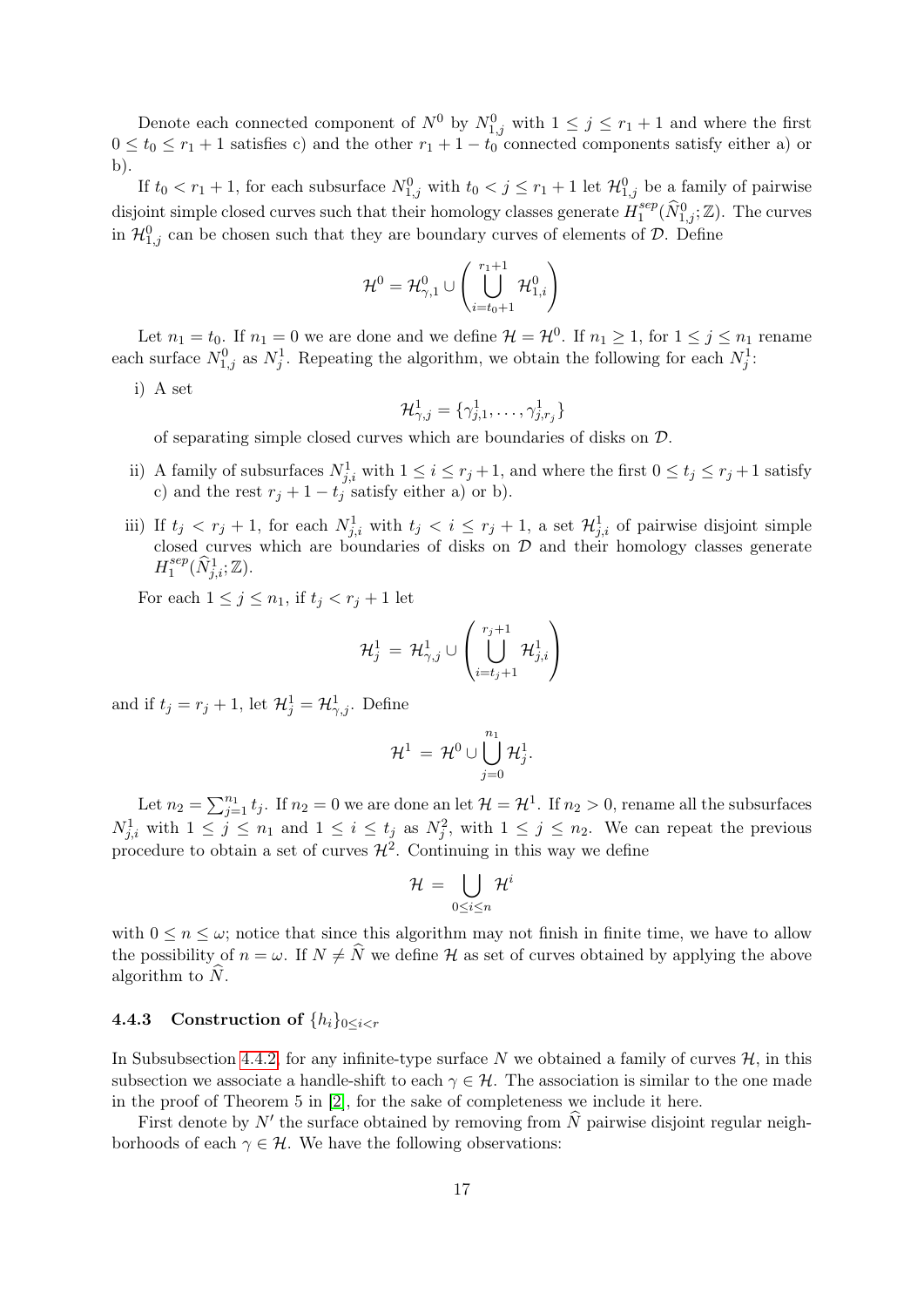- i) Each closed curve  $\gamma \in \mathcal{H}$  is the boundary of a disk  $\kappa_{\gamma} \in \mathcal{D}$ .
- ii) The homology classes of the closed curves of  $H$  are linearly independent and generate  $H_1^{sep}$  $i_1^{sep}(\widehat{N}; \mathbb{Z}).$
- iii) Each separating curve in  $N'$  bounds a compact surface.
- iv) Each connected component of  $N'$  has one end accumulated by genus.
- v) If N has at least two non-orientable ends, let  $N_1$  be a connected component of  $N'$  with non-orientable end. Then, there exist a connected component  $N_2$  of  $N'$ , different to  $N_1$ , and a curve  $\gamma \in \mathcal{H}$  such that:  $N_2$  has a non-orientable end and,  $N_1$  and  $N_2$  have a boundary isotopic to  $\gamma$  in N. This happens by construction of the familly  $\mathcal{H}$ .

For simplicity, suppose  $N = \hat{N}$  and put a sub-index to each curve of H, in other words  $\mathcal{H} = \{\gamma_i\}_{0 \leq i < r}$  where  $1 \leq r \leq \omega$ . Recall that every connected component of N' is classified up to homeomorphism by its orientability class and the number of boundary components (see [\[17\]](#page-25-14)).

As is described in [\[2\]](#page-24-1), let Y be the surface obtained from  $[0,1] \times [1,\infty) \subset \mathbb{R}^2$  by attaching periodically infinitely many tori as in the construction of  $o\Sigma$ . Similarly, let Y' be the surface obtained from  $[0,1] \times [-1,-\infty) \subset \mathbb{R}^2$  by attaching periodically infinitely many projective planes.

On the other hand, consider  $\mathbb{R}^2$  and remove n open disks centered along the horizontal axis. Attaching an infinite number of tori periodically and vertically above each removed disk we obtain the one-ended infinite-genus orientable surface with  $n$  boundary components that in [\[2\]](#page-24-1) is denoted by  $Z_n$ . If below each removed disk we also attach, periodically and vertically, an infinite number of projective planes we obtain the one ended infinitely non-orientable surface with n boundary components  $W_n$ . If instead of attaching an infinite number of projective planes to  $Z_n$  we attach an even (respectively odd) number we obtain the one-ended infinite-genus even non-orientable (respectively odd non-orientable) surface with  $n$  boundary components that we denote by  $eZ_n$  (respectively  $oZ_n$ ).

Observe that there are *n* disjoint embeddings of Y into  $Z_n$ ,  $W_n$ ,  $eZ_n$  and  $oZ_n$ , respectively such that in each one the image of  $[0, 1] \times \{1\} \subset Y$  is contained in a unique boundary component of the surface under consideration and each boundary component contains only one of such images. In the surface  $W_n$  we also have n disjoint embeddings of  $Y'$  satisfying similar conditions.

Fix  $\gamma_i \in {\gamma_i}_{0 \leq i < r}$  and let  $N_1$  and  $N_2$  be the two connected components of N' that have a boundary component homotopic to  $\gamma_i$  in N. Denote this boundaries by  $b_1 \subset N_1$  and  $b_2 \subset N_2$ . We have the following three cases depending on the orientation of the ends of  $N_1$  and  $N_2$ .

- 1. If the end of  $N_1$  and  $N_2$  are both orientable, as is done in [\[2\]](#page-24-1), let  $Y_i$  denote the image of Y in  $N_j$  intersecting  $b_j$ , for  $j = 1, 2$ . The intervals  $Y_1 \cap b_1$  and  $Y_2 \cap b_2$  can be connected with a strip  $T \cong [0,1] \times [0,1]$  in the regular neighborhood of  $\gamma_i$ . The surface  $o\Sigma$  can be embedded in N with image  $o\Sigma_i = Y_1 \cup T \cup Y_2$ . We have two orientable handle-shifts supported in  $o\Sigma_i$ , choose one and denote it by  $h_i$ .
- 2. If the end of  $N_1$  is orientable and the end of  $N_2$  is non-orientable (or vice versa), we also have an embedding of  $o\Sigma$  with image  $o\Sigma_i = Y_1 \cup T \cup Y_2$  but now we have two semi-orientable handle-shifts supported in  $o\Sigma_i$ , again choose one and denoted it by  $h_i$ .
- 3. If the end of  $N_1$  and  $N_2$  are both non-orientable, denote by  $Y'_j$  the image of  $Y'$  in  $N_j$ intersecting  $b_i$ ,  $j = 1, 2$ . Proceeding as in the previous cases we have now an embedding of  $n\Sigma$  in N with image  $n\Sigma_i = Y_1' \cup T \cup Y_2'$  and in consequence we have two non-orientable handle-shifts supported in  $n\Sigma_i$ , choose one and denote it by  $h_i$ .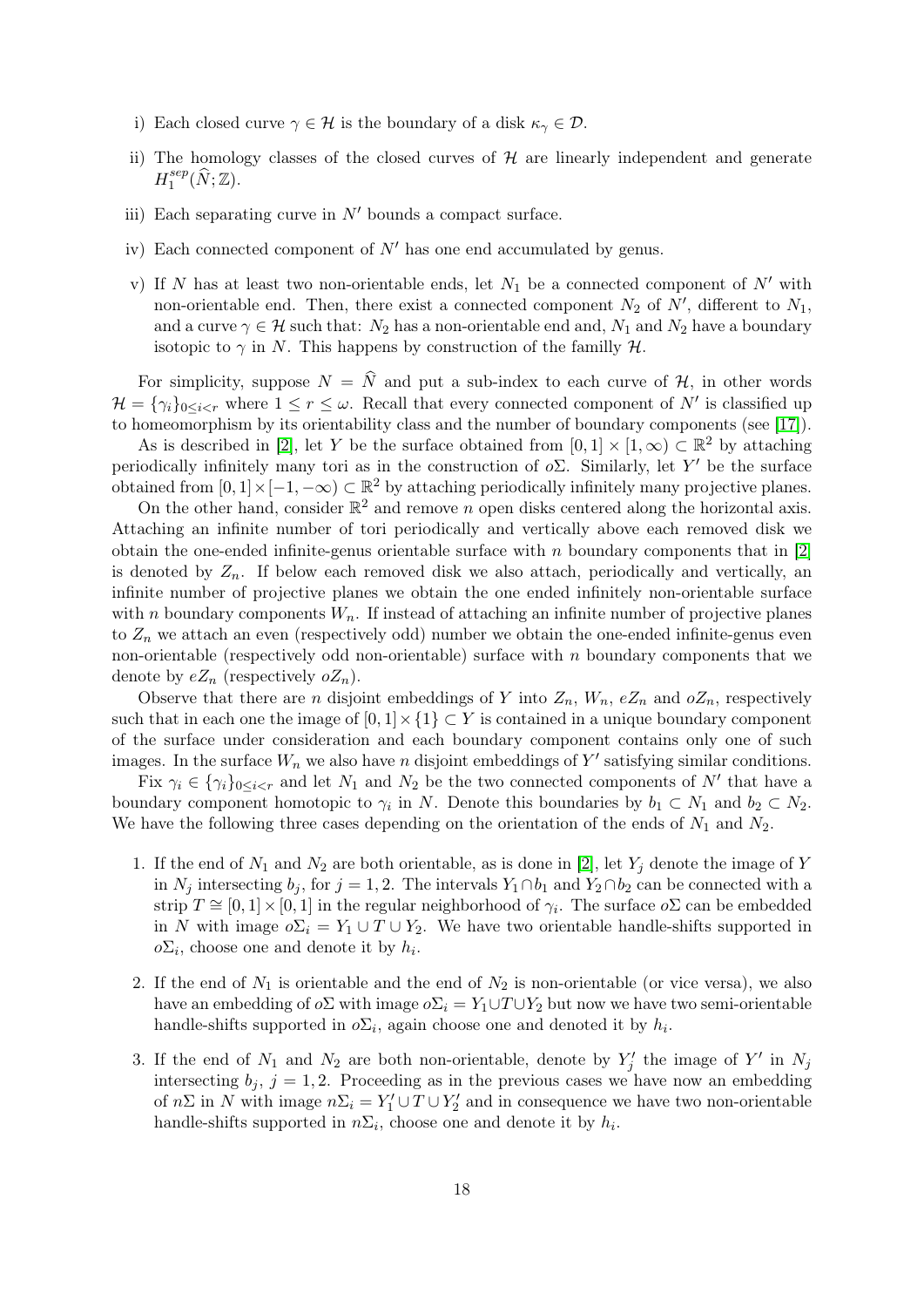To each  $\gamma_i \in {\gamma_i}_{0 \leq i < r}$  we assign it the corresponding handle-shift  $h_i$ . Notice that:

- 1. The support of  $h_i$  intersect  $\gamma_j$  if and only if  $i = j$ , hence  $\langle h_i, h_j \rangle$  is a free abelian group, and its rank is 2 if and only if  $i \neq j$ .
- 2. In the case 3, there is also two pseudo-orientable handle-shifts, however we do not choose any one of them because it is not clear that doing that we can generate all  $\text{PMap}(N)$ .
- 3. For each  $h_i$ , the ends  $h_i^+$  and  $h_i^-$  span an edge of  $EG(N)$  which by abuse of notation we also denote by  $h_i$ . The set of all this ends and edges form a maximal tree of  $EG(N)$ denoted by  $TEG(N)$ . Even more, we give an arbitrary orientation to  $EG(N)$  with the condition that every edge  $h_i$  in  $TEG(N)$  has initial vertex  $\iota(h_i) = h_i^-$  and terminal vertex  $\tau(h_i) = h_i^+$ .
- 4. The set of vertices of  $EG(N)$  and edges  $h_i$  that correspond to non-orientable ends and non-orientable handle-shifts respectively, form a subtree of  $TEG(N)$  that we denote by  $nTEG(N).$

Consider the abelian subgroup topologically generated by the handle-shifts  $\{h_i\}_{0\leq i\leq r}$  with the subgroup topology. It is not difficult to prove that this group is homeomorphic to the group  $\mathbb{Z}^r$  with the product topology.

## 4.5 Proof of Theorem [E](#page-2-0)



<span id="page-18-0"></span>Figure 3:  $[h_1h_2h_3] = f^{-1}[h_5h_4]f$ .

Before we start the proof of Theorem [E,](#page-2-0) consider the homeomorphic surfaces  $N_1$  and  $N_2$ that are shown in Figure [3.](#page-18-0) Let  $f$  be the homeomorphism that sends a neighborhood of each column of three crosscaps on  $N_1$  to a neighborhound of a handle and a crosscap in  $N_2$  (the ones that are in the correponding column in Figure [3\)](#page-18-0). It is not hard to convince yourself that

<span id="page-18-1"></span>
$$
[h_1 \circ h_2 \circ h_3] = f^{-1}[h_5 \circ h_4]f. \tag{1}
$$

Notice that in  $N_1$ ,  $[f^{-1} \circ h_5 \circ f]$  is a pseudo-orientable handle-shift and  $[f^{-1} \circ h_4 \circ f]$  is a non-orientable handle-shift.

By Theorem [4.2](#page-13-1)  $\langle \text{PMap}_c(N) \cup \{h_i\}_{0 \leq i \leq r} \rangle \subseteq \langle \text{PMap}_c(N) \cup H \rangle$ , then to prove Theorem [E](#page-2-0) it is enough to prove that H is in  $\langle \text{PMap}_c(N) \cup \{h_i\}_{0 \leq i \leq r} \rangle$ . Given  $h \in H$ , the idea is to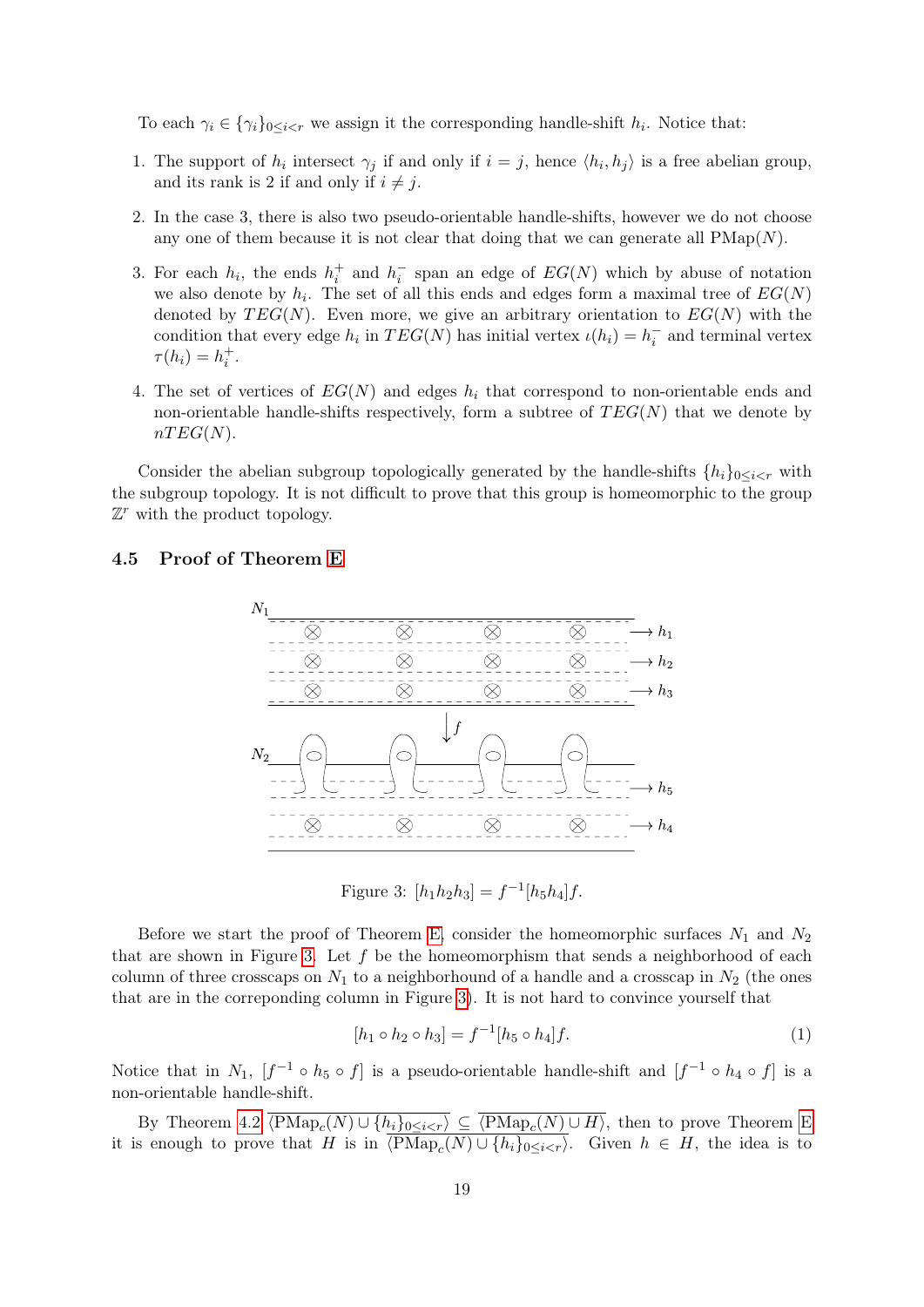use  $\text{PMap}_c(N)$  and  $\{h_i\}_{0\leq i < r}$  to build a handle-shift h with the same ends that h, then using  $\text{PMap}_c(N)$  modify such h to get h. We do this in four cases.

- Non-orientable handle-shifts: Suppose  $h \in H$  is non-orientable. The attracting and repelling ends  $h^+$  and  $h^-$  are non-orientable. Then, in  $nTEG(N)$  there exists a path  $\gamma$  that goes from  $h^-$  to  $h^+$ . Using the handle-shifts corresponding to edges of  $\gamma$  and  $\overline{\text{PMap}_c(N)}$ , we can construct a non-orientable handle-shift  $\overline{h}$  such that  $\overline{h}^+ = h^+$  and  $\overline{h}^- = h^-$ . Finally, using  $\text{PMap}_c(N)$  we can modify h to obtain h. Therefore  $h \in \langle \text{PMap}_c(N) \cup \{h_i\}_{0 \leq i \leq r} \rangle$ .
- **Pseudo-orientable handle-shifts:** Suppose  $h \in H$  is pseudo-orientable. The attracting and repelling ends  $h^+$  and  $h^-$  are non-orientable. We can build h by using non-orientable handle-shifts with ends  $h^+$  and  $h^-$ ,  $\overline{P\mathrm{Map}_c(N)}$  and relations of the type [\(1\)](#page-18-1) above. As, by the previous case, all non-orientable handle-shifts are in  $\langle \text{PMap}_c(N) \cup \{h_i\}_{0 \leq i \leq r} \rangle$ , we have that  $h \in \langle \text{PMap}_c(N) \cup \{h_i\}_{0 \leq i < r} \rangle$ .
- Semi-orientable handle-shifts: Suppose  $h \in H$  is semi-orientable. Without loss of generality we can suppose that  $h^+$  is orientable and  $h^-$  is non-orientable. In  $TEG(N)$  there exists a path  $\gamma$  from  $h^-$  to  $h^+$  that first consists of non-orientable handle-shifts in  $\{h_i\}_{0\leq i < r}$ , followed by one semi-orientable handle-shift  $h_{\gamma} \in \{h_i\}_{0 \leq i \leq r}$  and finally followed by orientable handle-shifts in  $\{h_i\}_{0 \leq i \leq r}$ . Suppose that  $h_{\gamma}$  is non-orientable (if not take  $h_{\gamma}^{-1}$ ). Using PMap<sub>c</sub>(N), the orientable handle-shifts of  $\gamma$ ,  $h_{\gamma}$  and pseudo-orientable handleshifts with ends  $h^-$  and  $h^-_\gamma$  we can construct a semi-orientable handle-shift  $\bar{h}$  such that  $\overline{h}^+ = h^+$  and  $\overline{h}^- = h^-$ . Finally, using  $\overline{P \text{Map}_c(N)}$  we can modify  $\overline{h}$  to get h. Therefore  $h \in \langle \text{PMap}_c(N) \cup \{h_i\}_{0 \leq i < r} \rangle.$
- **Orientable handle-shifts:** Suppose  $h \in H$  is orientable. Let  $\gamma$  be a path in  $TEG(N)$  from  $h^-$  to  $h^+$ . If all the vertices of  $\gamma$  are orientable then all the edges correspond to orientable handle-shifts. By using these handle-shifts and  $\text{PMap}_c(N)$  we can construct an orientable handle-shift  $\overline{h}$  such that  $\overline{h}^+ = h^+$  and  $\overline{h}^- = h^-$ . By using  $\overline{P\text{Map}_c(N)}$  we can modify  $\bar{h}$  to get h. If  $\gamma$  has non-orientable vertices, then it has two semi-orientable handle-shift  $h_{\gamma 1}$  and  $h_{\gamma 2}$ . Using  $h_{\gamma 1}$ ,  $h_{\gamma 2}$ , pseudo-orientable handle-shifts and PMap<sub>c</sub>(N) we can build a handle-shift h that can be modified, using  $\text{PMap}_c(N)$ , to get h. Therefore  $h \in \langle \text{PMap}_c(N) \cup \{h_i\}_{0 \leq i < r} \rangle.$

# 5 Proof Theorem [G](#page-2-1) and Corollary [H](#page-2-2)

This section is dedicated to the proof of Theorem [G](#page-2-1) and Corollary [H.](#page-2-2) For Theorem [G,](#page-2-1) we use the collection of handle-shifts  $\{h_i\}_{0\leq i < r}$  (constructed in the previous section) to define a group homomorphism

$$
\overline{\varphi} : \overline{\langle \text{PMap}_c(N) \cup \{h_i\}_{0 \leq i < r}} \longrightarrow \mathbb{Z}^r.
$$

The proof of Theorem [G](#page-2-1) is a corollary from the fact that  $\overline{\varphi}$  induces a short-exact sequence that splits.

Afterwards, we use the same argument used in [\[2\]](#page-24-1) to prove Corollary [H.](#page-2-2)

### 5.1 The homomorphism  $\overline{\varphi}$ .

In the following we continue using the same set of curves  $\{\gamma_i\}_{0\leq i\leq r}$  and handle-shifts  $\{h_i\}_{0\leq i\leq r}$ that were defined in the previous section.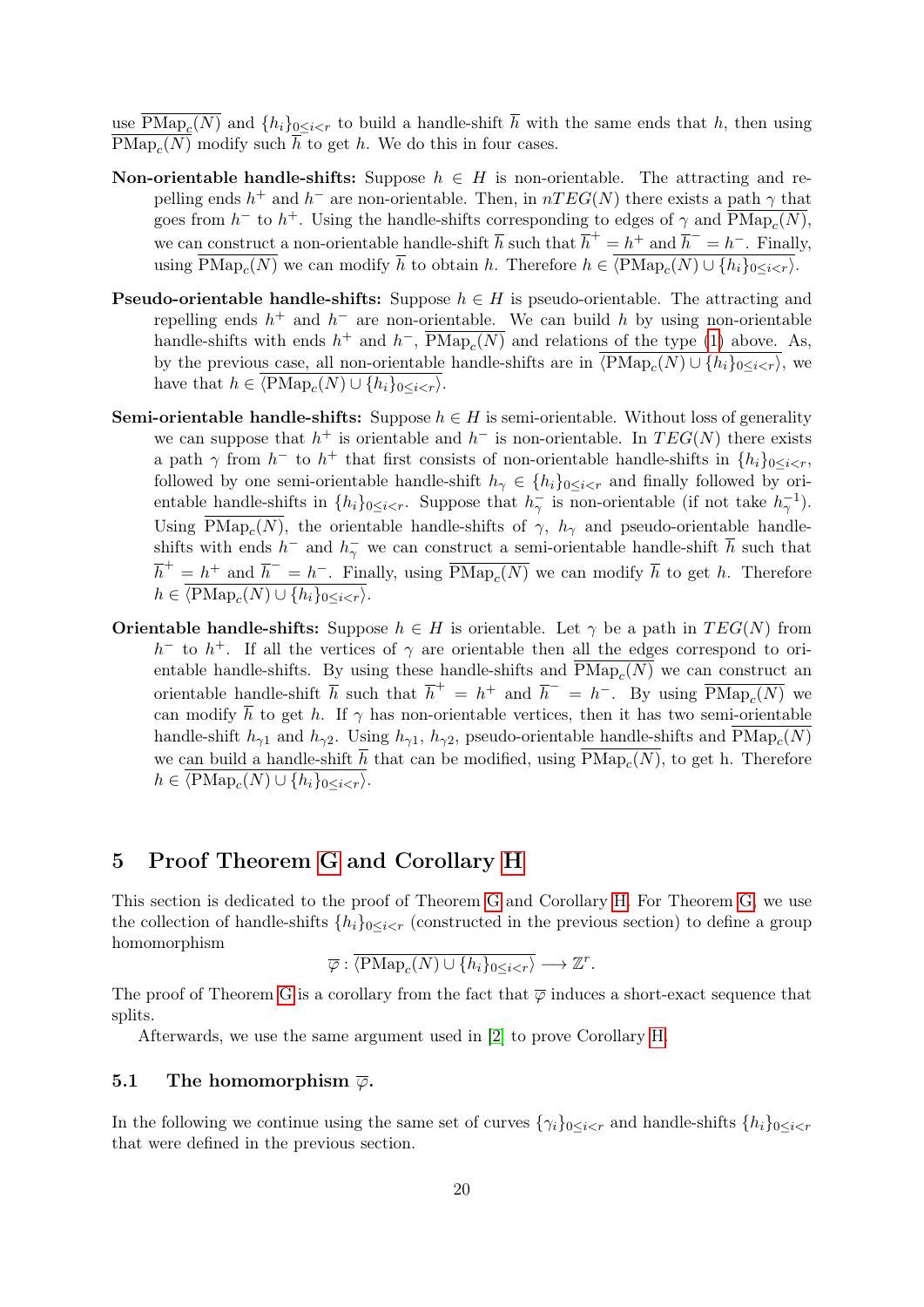Let  $F(\text{PMap}_c(N) \cup \{h_i\}_{0 \leq i \leq r})$  be the free group generated by  $\text{PMap}_c(N) \cup \{h_i\}_{0 \leq i \leq r}$ , and let  $e_i \in \mathbb{Z}^r$  be the sequence with 1 in the *i*-th coordinate and 0 everywhere else. We define a homomorphism

$$
\widetilde{\varphi}: F(\mathrm{PMap}_c(N) \cup \{h_i\}_{0 \leq i < r}) \to \mathbb{Z}^r,
$$

defining  $\tilde{\varphi}(f) = \vec{0}$  for all  $f \in \text{PMap}_c(N)$ ,  $\tilde{\varphi}(h_i) = e_i$  for all  $0 \le i < r$ , and extending via the universal property of free groups.

The next lemma proves that  $\tilde{\varphi}$  induces a homomorphism

$$
\varphi: \langle \mathrm{PMap}_c(N) \cup \{h_i\}_{0 \le i < r} \rangle \longrightarrow \mathbb{Z}^r.
$$

**Lemma 5.1.** Let  $\pi$  :  $F(\text{PMap}_c(N) \cup \{h_i\}_{0 \leq i < r}) \rightarrow \langle \text{PMap}_c(N), \{h_i\}_{0 \leq i < r} \rangle$  be the canonical projection, and w be a reduced word in  $F(\text{PMap}_c(N) \cup \{h_i\}_{0 \leq i < r})$ . If  $\pi(w) = \text{id}$ , then  $\widetilde{\varphi}(w) = \vec{0}$ .

*Proof.* Without loss of generality, we can assume that  $w = w_0 h_{i_1}^{\varepsilon_1}$  $\sum_{i_1}^{\varepsilon_1} w_1 \cdots w_n h_{i_n}^{\varepsilon_n}$  $\sum_{i_n}^{\varepsilon_n} w_{n+1}$  with  $w_i \in$  $\text{PMap}_c(N)$  and  $\varepsilon_i \pm 1$ .

Since w has finite length, there exists a compact surface  $\Sigma$  such that  $\pi(w)|_{N\setminus\Sigma} = (h_{i_1}^{\varepsilon_1})$  $\frac{\varepsilon_1}{i_1} \circ \cdots \circ$  $h_{i_n}^{\varepsilon_n}$  $\binom{\varepsilon_n}{i_n}$ |<sub>N\</sub><sub>Σ</sub>. And given that  $\pi(w) = id$ , we have then that  $(h_{i_1}^{\varepsilon_1})$  $\frac{\varepsilon_1}{i_1} \circ \cdots \circ h_{i_n}^{\varepsilon_n}$  $\frac{\varepsilon_n}{i_n}$ )|<sub>N\ $\sum$ </sub> = id|<sub>N\ $\Sigma$ </sub>. The elements of  $\{h_i\}_{0\leq i\leq r}$  have pairwise disjoint support, hence if for some i there exists  $i_m$  such that  $h_i = h_{i_m}$ , then there exists some  $i_k$  such that  $h_i = h_{i_k}$  and  $\varepsilon_m = -\varepsilon_k$ .

Thus we have the following:

$$
\widetilde{\varphi}(w) = \widetilde{\varphi}(w_0) + (\varepsilon_1)\widetilde{\varphi}(h_{i_1}) + \cdots + (\varepsilon_n)\widetilde{\varphi}(h_{i_n}) + \widetilde{\varphi}(w_n) = (\varepsilon_1)\widetilde{\varphi}(h_{i_1}) + \cdots + (\varepsilon_n)\widetilde{\varphi}(h_{i_n}) = \vec{0}.
$$

Due to the previous lemma, we have that  $\tilde{\varphi}$  descends to a homomorphism:

$$
\varphi: \langle \mathrm{PMap}_c(N) \cup \{h_i\}_{0 \le i < r} \rangle \to \mathbb{Z}^r.
$$

Now, for each  $0 \leq i < r$ , let  $\psi_i := \pi_i \circ \varphi$ , where  $\pi_i$  is the canonical projection to the *i*-th coordinate. This is obviously a homomorphism, but before we prove it is continuous we need an auxiliary lemma and a definition.

<span id="page-20-0"></span>**Lemma 5.2.** Let  $0 \leq i < r$  be fixed, and A be a finite set of curves such that A does not separate the ends of N corresponding to the ends of supp $(h_i)$ . Then for any  $g \in \text{PMap}(N)$ , there exists  $f \in \text{PMap}_c(N)$  such that  $h_i|_{g(A)} = f|_{g(A)}$ .

*Proof.* Since A does not separate the ends of N corresponding to the ends of  $\text{supp}(h_i)$  and  $g \in \text{PMap}(N)$ , we have that  $g(A)$  does not separate them too. If  $g(A)$  is disjoint from supp $(h_i)$ , then  $f = id$ . So, suppose that  $g(A)$  does intersect supp $(h_i)$ .

Let K be a compact subset in supp $(h_i)$  that contains the intersection of  $g(A)$  with supp $(h_i)$ and has exactly one boundary component, and let  $\Sigma_1$  and  $\Sigma_2$  be two subsurfaces of supp $(h_i)$ homeomorphic to either a Möbius strip or a torus with a boundary component (depending if  $h_i$ is non-orientable or not), such that  $\Sigma_1$  and  $\Sigma_2$  are both disjoint from K. Finally, let a be an arc with endpoints in the boundary components of  $\Sigma_1$  and  $\Sigma_2$ , such that a is disjoint from  $g(A)$ . See Figure [4](#page-21-0) for an example.

We define f as follows: slide  $\Sigma_2$  through a while shifting  $\Sigma_1$  once in the direction that had originally  $\Sigma_2$ . See Figure [4.](#page-21-0) Thus,  $f \in \text{PMap}_c(N)$  and  $h_i|_{g(A)} = f|_{g(A)}$  as desired.  $\Box$ 

Recall that given a separating curve  $\alpha$  in a finite-type surface  $\Sigma$ , the genus of  $\alpha$  is the minimum of the genus of the connected components of  $\Sigma \setminus \alpha$ .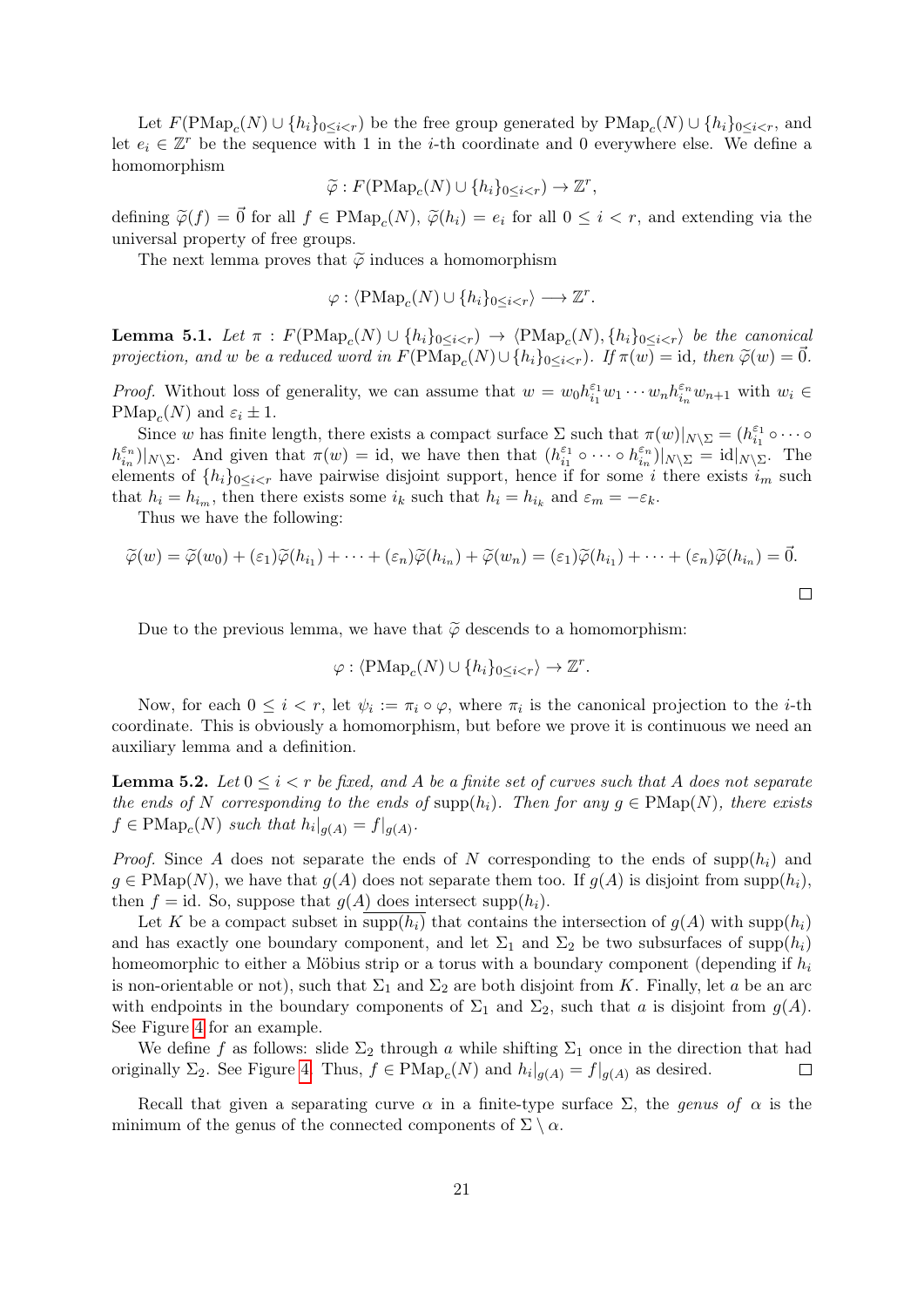

<span id="page-21-0"></span>Figure 4: How to substitute  $h_i$  with an element of  $\text{PMap}_c(N)$ .

<span id="page-21-1"></span>**Lemma 5.3.** For each  $0 \leq i < r$ , the homomorphism  $\psi_i : \langle \text{PMap}_c(N) \cup \{h_j\}_{0 \leq j < r} \rangle \to \mathbb{Z}$  is continuous.

*Proof.* To prove that  $\psi_i$  is continuous, it suffices to prove that  $\ker(\psi_i)$  is an open set, and for that purpose we prove that the open set  $V = [\![\gamma_i, N(\gamma_i)]\!] \cap \langle \text{PMap}_c(N) \cup \{h_j\}_{0 \leq j \leq r} \rangle$  (here  $\gamma_i$  is the curve used to define  $h_i$  in Subsubsection [4.4.3](#page-16-0) and  $N(\gamma_i)$  is a regular neighborhood of  $\gamma_i$ ) is a neighborhood of the identity contained in ker $(\psi_i)$ .

Let  $f \in V$ . If  $f \in \text{PMap}_c(N)$  or  $f = h_j$  with  $j \neq i$ , it is obvious that  $\psi_i(f) = 0$ .

Now, let f be of the form  $f = w_0 \circ h_{i_1}^{\varepsilon_1}$  $\frac{\varepsilon_1}{i_1}\circ\cdots\circ h_{i_n}^{\varepsilon_n}$  $\frac{\varepsilon_n}{i_n} \circ w_n$  with  $\varepsilon_j = \pm 1$  for all j. Given that  $\gamma_i$  does not separates the ends of the support of  $h_j$  for  $j \neq i$ , by a repeated use of Lemma [5.2](#page-20-0) we can define f by substituting each  $h_{i_m} \neq h_i$  with an element of  $\text{PMap}_c(N)$ , obtaining the following properties:

1.  $\tilde{f}$  has the form  $\tilde{w}_0 \circ h_i^{\epsilon_1} \circ \cdots \circ h_i^{\epsilon_k} \circ \tilde{w}_k$  with  $\epsilon_j = \pm 1$  for all j.

- 2.  $\psi_i(\tilde{f}) = \psi_i(f)$ .
- 3.  $f(\gamma_i) = \tilde{f}(\gamma_i)$ .

Note that if  $k = 0$ , we have that  $f \in \text{PMap}_c(N)$ , and by (2) above we have that  $\psi_i(f) = 0$ . So, we suppose that  $k > 0$ .

Since for any  $w \in \text{PMap}_c(N)$  we have that  $h_i^{\epsilon} \circ w \circ h_i^{-\epsilon} = w'$  for some  $w' \in \text{PMap}_c(N)$ , we can assume that the form in (1) above satisfies that for all  $1 \leq j \leq k-1$ ,  $\epsilon = \epsilon_j = \epsilon_{j+1}$ . Thus  $|\psi_i(\tilde{f})| = k.$ 

We claim that  $k \neq 0$  implies that  $\widetilde{f} \notin V$  (and by (3) above  $f \notin V$ ). Note that this claim immediately implies the lemma.

We prove this claim using induction on  $|k|$ :

If  $k = 1$  and  $\tilde{f} \in V$ , we have that  $h_i^{\epsilon} \circ \tilde{w}_1(\gamma_i) = \tilde{w}_0^{-1}(\gamma_i)$ . Let K be a compact subsurface that contains  $\gamma_i$  and  $\widetilde{w}_0^{-1}(\gamma_i)$  as essential curves, and contains  $\text{supp}(\widetilde{w}_0)$ ,  $\text{supp}(\widetilde{w}_1)$  and  $h_i^{\epsilon}(\text{supp}(\widetilde{w}_1)).$ <br>Then  $\gamma_i \widetilde{w}_1^{-1}(\gamma_i)$  and  $\widetilde{w}_i(\gamma_i)$  have the same same in K. However, since Then  $\gamma_i$ ,  $\widetilde{w}_0^{-1}(\gamma_i)$  and  $\widetilde{w}_1(\gamma_i)$  have the same genus in K. However, since  $\widetilde{w}_1(\gamma_i)$  separates the ends of the support of  $h_i$ , the difference between the genera of  $h_i^{\epsilon}(\tilde{w}_1(\gamma_i))$  and  $\tilde{w}_1(\gamma_i)$  is 1. In particular,  $h^{\epsilon}(\tilde{w}_i(\alpha_i))$  and  $\tilde{w}_1(\alpha_i)$  cannot be game game game in K, reaching a contradiction particular,  $h_i^{\epsilon}(\tilde{w}_1(\gamma_i))$  and  $\tilde{w}_0^{-1}(\gamma_i)$  cannot have the same genus in K, reaching a contradiction. Therefore, if  $k = 1, f \notin V$ .

Having as induction hypothesis that  $k = j \ge 1$  implies that  $\widetilde{f} \notin V$ , suppose that  $k = j+1$  and  $\widetilde{f} \in V$ . Let K be a compact subsurface that contains  $\{\widetilde{w}_0^{-1}(\gamma_i), \gamma_i, \widetilde{w}_{j+1}(\gamma_i), h_i^{\epsilon} \circ \widetilde{w}_{j+1}(\gamma_i), \dots, h_i^{\epsilon} \circ \widetilde{w}_{j+1}(\gamma_i)\}$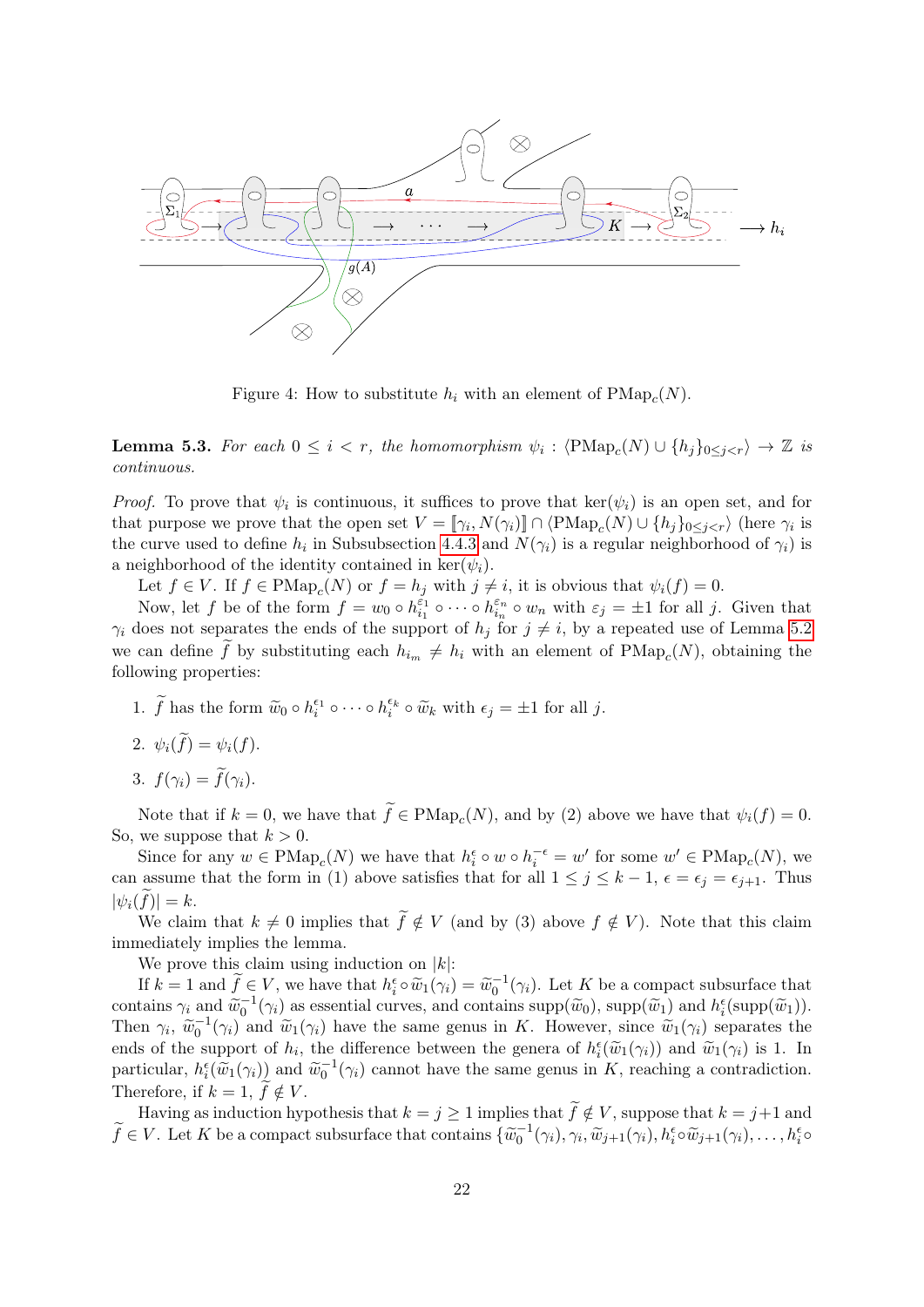$\widetilde{w}_1 \circ \cdots \circ \widetilde{w}_{i+1}(\gamma_i)$  as essential curves, and contains  $\text{supp}(\widetilde{w}_0), \ldots, \text{supp}(\widetilde{w}_{i+1})$  and all possible translations of them by the elements  $\{h_i^{\epsilon}, \tilde{w}_j \circ h_i^{\epsilon}, \ldots, h_i^{\epsilon} \circ \tilde{w}_1 \circ \cdots \circ \tilde{w}_j\}$ . By the induction<br>hypothesis, the gapes of  $\tilde{w}_i^{-1}(\alpha)$  and  $\tilde{w}_i \circ \tilde{w}_j(\alpha)$  are different; mereover, the differenc hypothesis, the genera of  $\widetilde{w}_0^{-1}(\gamma_i)$  and  $\widetilde{w}_1 \circ \cdots \circ \widetilde{w}_{j+1}(\gamma_i)$  are different; moreover, the difference between their genus is j. Since  $\widetilde{w}_1 \circ \cdots \circ \widetilde{w}_{j+1}(\gamma_i)$  separates the ends of the support of  $h_i$ , we obtain that the difference between the same of  $h_i^{\epsilon} \circ \widetilde{w}_i \circ \cdots \circ \widetilde{w}_{j+1}(\alpha_j)$  and  $\widetilde{w}_i \circ \cdots \circ \wid$ obtain that the difference between the genus of  $h_i^{\epsilon} \circ \widetilde{w}_1 \circ \cdots \circ \widetilde{w}_{j+1}(\gamma_i)$  and  $\widetilde{w}_1 \circ \cdots \circ \widetilde{w}_{j+1}(\gamma_i)$ <br>is 1 increasing the difference between the genus of  $h_i^{\epsilon} \circ \widetilde{w}_i \circ \cdots \circ \widetilde{w}_{j+1}(\gamma_i)$  an is 1, increasing the difference between the genus of  $h_i^{\epsilon} \circ \tilde{w}_1 \circ \cdots \circ \tilde{w}_{j+1}(\gamma_i)$  and  $\tilde{w}_0^{-1}(\gamma_i)$  to  $j+1$ <br>(this is because all the h, bare the same power). Thus, we reach a sontradiction. This finishes (this is because all the  $h_i$  have the same power). Thus, we reach a contradiction. This finishes the proof of the claim.  $\Box$ 

The next step is to extend the homomorphism  $\psi_i$ , for all  $0 \leq i \leq r$ , to the closure of  $\langle \text{PMap}_c(N) \cup \{h_i\}_{0 \leq i < r} \rangle$ . This is done in the following lemma.

**Lemma 5.4.** For each  $0 \leq i < r$ ,  $\psi_i$  extends to a continuous group homomorphism:

$$
\overline{\psi}_i : \overline{\langle \text{PMap}_c(N) \cup \{h_i\}_{0 \leq i < r}} \to \mathbb{Z}.
$$

*Proof.* Let  $f \in \overline{\langle \text{PMap}_c(N) \cup \{h_i\}_{0 \leq i \leq r}\rangle}$  and  $(f_j)_{j=0}^{\infty}$  be a sequence of elements of the group  $\langle \text{PMap}_c(N) \cup \{h_i\}_{0 \leq i < r} \rangle$  such that

$$
\lim_{j \to \infty} f_j = f.
$$

Let  $N(f(\gamma_i))$  a regular neighborhood of  $f(\gamma_i)$  and consider the open set  $[\![\gamma_i, N(f(\gamma_i))]$  on  $\{\text{PMap}_c(N) \cup \{h_i\}_{0 \leq i \leq r}\}\$ . Fix  $M \geq 0$  such that for all  $j \geq M$  we have that  $f_j \in [\![\gamma_i, N(f(\gamma_i))] \!]$ ; note this implies that for all  $j \geq M$ ,  $f_j(\gamma_i) = f(\gamma_i)$ . Then, for all  $j \geq M$ 

$$
\llbracket \gamma_i, N(f(\gamma_i)) \rrbracket = \llbracket \gamma_i, N(f_j(\gamma_i)) \rrbracket = f_j \cdot \llbracket \gamma_i, N(\gamma_i) \rrbracket.
$$

In particular  $[\![\gamma_i, N(f(\gamma_i))] \!] = f_M \cdot [\![\gamma_i, N(\gamma_i)]\!]$ . As seen in Lemma [5.3,](#page-21-1)  $[\![\gamma_i, N(\gamma_i)]\!] \cap$  $\langle \text{PMap}_c(N) \cup \{h_i\}_{0 \leq i < r} \rangle \subset \text{Ker } \psi_i$ , implying that:

$$
f_M \cdot [\![\gamma_i, N(\gamma_i)]\!] \cap \langle \text{PMap}_c(N) \cup \{h_i\}_{0 \leq i < r} \rangle \subset f_M \cdot \text{Ker } \psi_i.
$$

Then, for all  $j \geq M$  the class  $f_j$  is in  $f_M$ . Ker  $\psi_i$ . Therefore  $\psi_i(f_j) = \psi_i(f_M)$  for all  $j \geq M$ , and consequently  $(\psi_i(f_j))_{j=0}^{\infty}$  converges to  $\psi_i(f_M)$ .

We define  $\psi_i(f)$  as  $\psi_i(f_M)$ . The definition of  $\psi_i$  is independent of the the sequence and thus, restricted to  $\langle \text{PMap}_c(N) \cup \{h_i\}_{0 \leq i < r} \rangle$  is  $\psi_i$ : If  $(g_j)_{j=0}^{\infty}$  is another sequence of  $\langle \text{PMap}_c(N) \cup \{h_i\}_{0 \leq i < r} \rangle$  $\{h_i\}_{0\leq i\leq r}\rangle$  that converges to f, then it is eventually contained in  $[\![\gamma_i, N(f(\gamma_i))]$  by the same argument as above. This implies that the sequence  $\{g_j^{-1}f_j\} \subset \langle \text{PMap}_c(N) \cup \{h_i\}_{0 \leq i \leq r} \rangle$  is eventually contained in  $[\![\gamma_i, N(\gamma_i)]\!] \cap \langle \text{PMap}_c(N) \cup \{h_i\}_{0 \leq i \leq r} \rangle \subset \text{Ker } \psi_i$ . Thus, the sequences  $(\psi_i(g_j))_{j=0}^{\infty}$  and  $\{\psi_i(f_j)\}_{j=0}^{\infty}$  are eventually equal, which implies their limits are the same.

So, we have defined a sequentially continuous function  $\overline{\psi_i}$ . Given that both  $\langle \text{PMap}_c(N) \cup H \rangle$ and  $\langle h_i \rangle$  are metrizable, we have that  $\psi_i$  is continuous. The fact that it is a group homomorphism is a well-known fact of topological groups.  $\Box$ 

Finally, we define:

$$
\overline{\varphi} : \text{PMap}(N) = \overline{\langle \text{PMap}_c(N) \cup \{h_i\}_{0 \le i < r}} \longrightarrow \mathbb{Z}^r
$$
\n
$$
f \longmapsto (\overline{\psi_i}(f))_{0 \le i < r}.
$$

This is obviously a continuous group homomorphism since  $\mathbb{Z}^r$  has the product topology.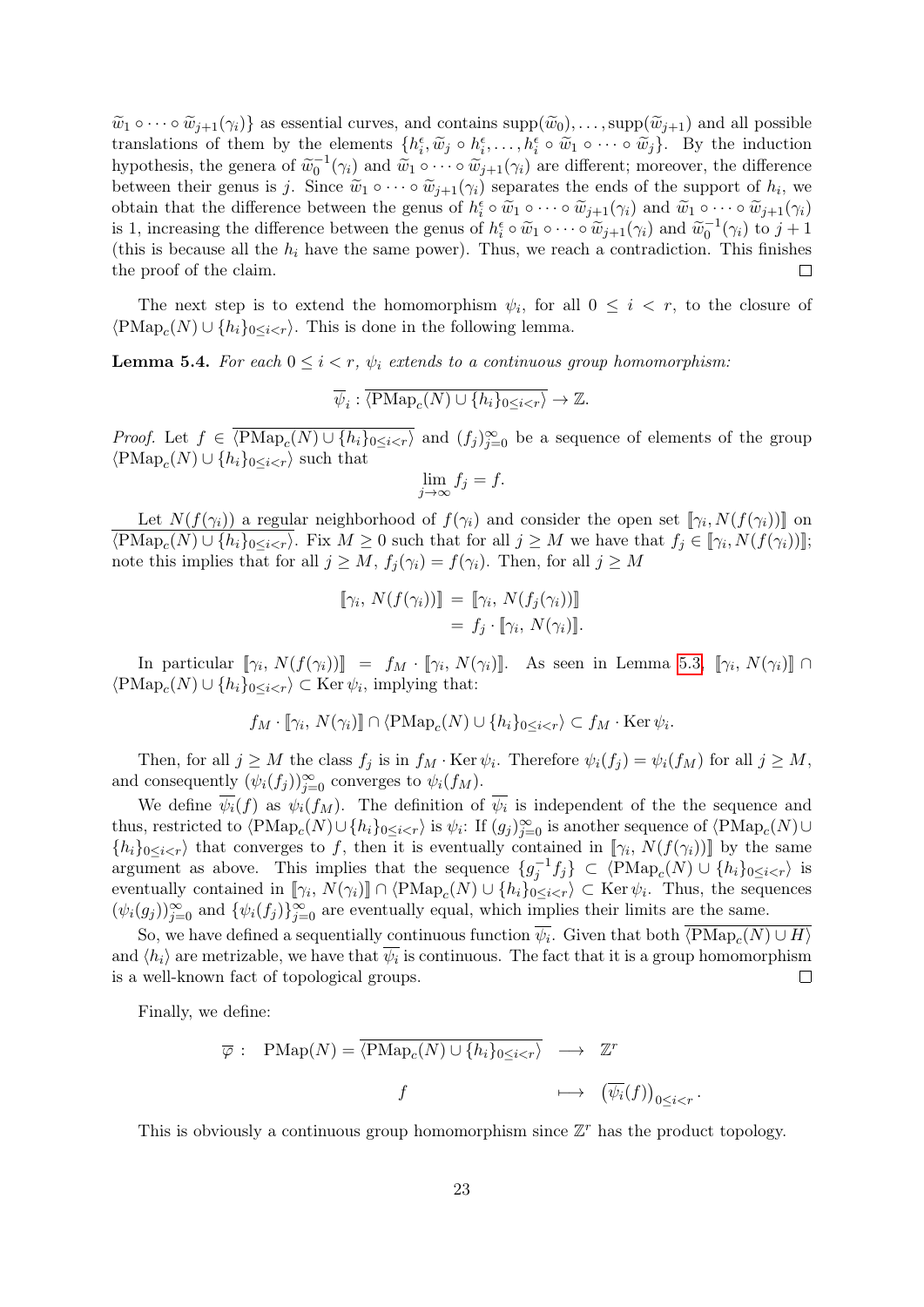### 5.2 The semi-direct product

**Lemma 5.5.** The kernel of  $\overline{\varphi}$  is exactly  $\text{PMap}_c(N)$ .

*Proof.* A key observation for the proof of this lemma is the following: for any  $i, w_j \in \text{PMap}_c(N)$ and  $\epsilon = \pm 1$ , we have that

$$
h_i^{\epsilon} \circ w_0 \circ h_{i_0}^{n_0} \circ \cdots \circ w_{k-1} \circ h_{i_k}^{n_k} \circ w_k \circ h_i^{-\epsilon} = \widetilde{w}_0 \circ h_{i_0}^{n_0} \circ \cdots \circ \widetilde{w}_{k-1} \circ h_{i_k}^{n_k} \circ \widetilde{w}_k,
$$

for some  $\widetilde{w}_j \in \text{PMap}_c(N)$ .<br>Thus if  $f \in \text{ker}(w)$ , we

Thus, if  $f \in \text{ker}(\psi_i)$  we can write f as a word in  $(\text{PMap}_c(N) \cup \{h_j\}_{0 \leq j \leq r}) \setminus \{h_i\}.$ 

Now, it is obvious that  $\text{PMap}_c(N) \subset \text{ker}(\overline{\varphi})$ , so we only need to prove that  $\text{ker}(\overline{\varphi}) \subset$  $\text{PMap}_c(N)$ .

Let  $f \in \text{ker}(\overline{\varphi})$ , and  $(f_j)_{j=0}^{\infty} \subset \langle \text{PMap}_c(N) \cup \{h_i\}_{0 \leq i \leq r} \rangle$  be a sequence converging to f; we prove that  $f \in \overline{\text{PMap}_c(N)}$  by exhibiting a sequence  $(\tilde{f}_j)_{j=0}^{\infty} \subset \text{PMap}_c(N)$  that converges to f.

For each  $0 \leq i < r$  we define the following open neighborhoods of f:

- $U_0 := \ker(\psi_0)$ .
- For  $i > 0$ ,  $U_i := U_{i-1} \cap \ker(\psi_i)$ .

Since  $f_i \to f$  as  $j \to \infty$ , for each i there exists  $N_i \geq 0$  such that for all  $j \geq N_i$  we have that  $f_j \in U_i$ . Thus, we may assume that for  $N_i \leq j \leq N_{i+1}$  we can write  $f_j$  as a word in  $\text{PMap}_c(N) \cup \{h_m\}_{i+1 \leq m < r}.$ 

Let  $\Sigma_0 \subset \Sigma_1 \subset \cdots \subset N$  be a principal exhaustion of N (see Section [1](#page-3-0) to recall the definition) such that for all  $j \geq 0$  and all  $i > j$ ,  $\Sigma_j \cap \text{supp}(h_i) = \emptyset$ . For each  $j \geq 0$ , let  $A_j$  be a finite set of curves such that  $A_j \cap \Sigma_j$  is a collection of arcs and curves in  $\Sigma_j$  that satisfies the Alexander method for finite-type surfaces (see Theorem [2.1\)](#page-5-0), that is for any  $g, h \in \text{Map}(N)$  we have that if  $g|_{A_j} = h|_{A_j}$ , then  $g|_{\Sigma_j} = h|_{\Sigma_j}$ . For each  $j \geq 0$ , we define  $V_j = \bigcap_{\alpha \in A_j} [\![\alpha, N(f(\alpha))] \!]$ , where  $N(\alpha)$ is a regular neighborhood of  $\alpha$ ; since every  $A_j$  is a finite set,  $V_j$  is an open set.

Then, for each  $i \geq 0$  we define the open set  $W_i = U_i \cap V_i$ . There exists  $M_i \geq N_i \geq 0$ such that for all  $j \geq M_i$  we that  $f_j \in W_i$ . Note this implies that  $f_j = w_{j,0} \circ \cdots \circ w_{j,k_j}$ , where  $w_{j,n} \in \text{PMap}_c(N) \cup \{h_m\}_{i+1 \leq m < r}$ , and  $f_j|_{\Sigma_i} = f|_{\Sigma_i}$ .

Now, for each  $i \geq 0$  we take  $f_{M_i} = w_{M_i,0} \circ \cdots \circ w_{M_i,k_{M_i}}$ . We can assume that  $w_{M_i,k_{M_i}} = id$ without any loss in generality, and we do the following algorithm:

- The cycle starts with  $j = k_{M_i}$ , at the end of the instructions decrease j by one and the cycle ends when  $j = -1$ .
	- If  $w_{M_i,j}$  ∈ PMap<sub>c</sub>(N): We define  $\widetilde{w}_{i,j} := w_{M_i,j}$ .
	- Else: We have that  $w_{M_i,j}$  ∈  $\{h_m, h_m^{-1}\}$  for some  $m > i$ . Recalling that  $A_i$  does not separate the ends of supp $(h_m)$ , by Lemma [5.2](#page-20-0) there exists  $h \in \text{PMap}_c(N)$  such that  $h|_{\widetilde{w}_{i,j+1}\circ\cdots\circ\widetilde{w}_{i,k_{M_i}}(A_i)} = w_{M_i,j}|_{w_{M_i,j+1}\circ\cdots\circ w_{M_i,k_{M_i}}(A_i)}$ . Then we define  $\widetilde{w}_{i,j} := h$ . This implies that  $\widetilde{w}_{i,j} \circ \cdots \circ \widetilde{w}_{i,k_{M_i}}|_{A_i} = w_{M_i,j} \circ \cdots \circ w_{M_i,k_{M_i}}|_{A_i}$ .
- Define  $f_i := \widetilde{w}_{i,0} \circ \cdots \circ \widetilde{w}_{i,k_{M_i}}$ .

Note that  $f_i \in \text{PMap}_c(N)$  and  $f_i|_{A_i} = f_{M_i}|_{A_i} = f|_{A_i}$ , which implies that  $f_i|_{\Sigma_i} = f|_{\Sigma_i}$ . Hence  $f_i \to f$ , and  $f \in \text{PMap}_c(N)$ .  $\Box$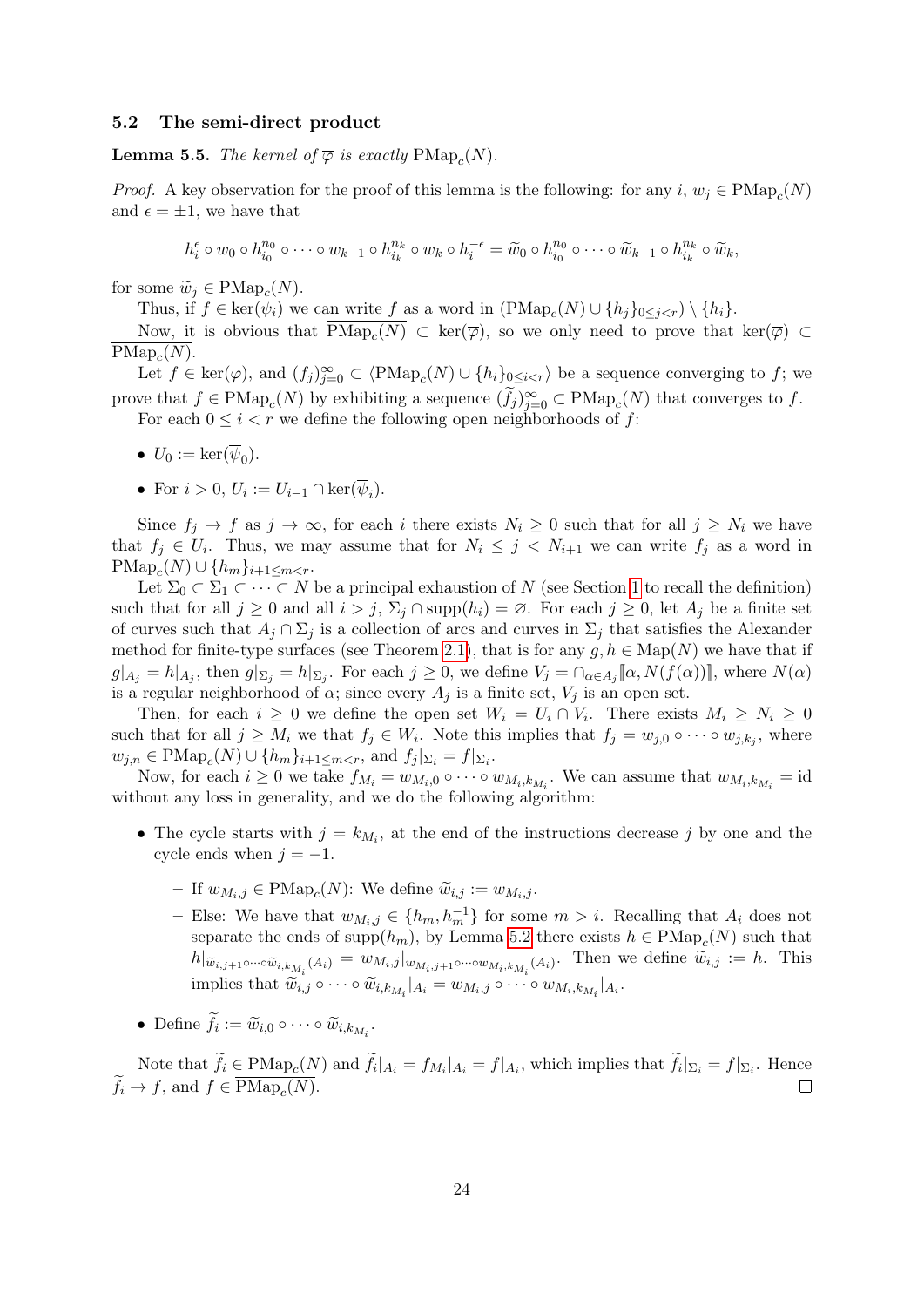So, we have the following short exact sequence of groups

$$
1 \longrightarrow \overline{\text{PMap}_c(N)} \longrightarrow \text{PMap}(N) \longrightarrow \mathbb{Z}^r \cong \overline{\langle h_i : 0 \le i < r \rangle} \longrightarrow 1,
$$

which naturally splits as the product topology of  $\mathbb{Z}^r$  coincides with the subgroup topology of  $\prod_{i=1}^r \langle h_i \rangle$ . Therefore

$$
\text{PMap}(N) = \overline{\text{PMap}_c(N)} \rtimes \prod_{i=1}^r \langle h_i \rangle
$$

finishing the proof of Theorem [G.](#page-2-1)

### 5.3 The first integral cohomology group

As mentioned at the beginning of the section, the argument to prove Corollary [H](#page-2-2) is analogous to the one presented in [\[2\]](#page-24-1) for the orientable case. For the sake of completeness we present it anyway:

Let N be an infinite-type surface,  $\Sigma_0 \subset \Sigma_1 \subset \cdots \subset N$  be a principal exhaustion, and  $\phi: \text{PMap}(N) \to \mathbb{Z}$  be a homomorphism. We know that  $\text{PMap}_c(N) = \langle \bigcup_{0 \leq j < \omega} \text{PMap}(\Sigma_j) \rangle$ . This implies that  $\text{PMap}_c(N)_{ab} = \langle \bigcup_{0 \leq j \leq \omega} \text{PMap}(\Sigma_j)_{ab} \rangle$ . However, by the results of Stukow in [\[19\]](#page-25-5), for all  $j \ge 0$  we have that  $\text{PMap}(\Sigma_j)_{ab}$  is a torsion group. Thus,  $\text{PMap}_c(N)_{ab}$  is generated by torsion elements, which implies that  $\phi|_{\text{PMap}_c(N)} \equiv 0$ .

On one hand, since  $\phi$  is a homomorphism from a Polish group to  $\mathbb{Z}$ , then by Theorem 1 in [\[7\]](#page-25-10) we have that  $\phi$  is continuous. Given that the restriction of  $\phi$  to  $\text{PMap}_c(N)$  is constantly 0, we have that  $\phi|_{\overline{\text{PMap}_c(N)}} \equiv 0.$ 

On the other, we have two possible cases depending on the number of ends of  $N$  accumulated by genus:

- If N has at most one end accumulated by genus, by Theorem [E](#page-2-0) we have that  $\text{PMap}_c(N)$  = PMap(N). Thus  $H^1(\text{PMap}(N);\mathbb{Z}) = \text{Hom}(\text{PMap}(N),\mathbb{Z})$  is trivial.
- If N has at least two ends accumulated by genus, by Theorem [G](#page-2-1) we have that  $P\text{Map}(N) =$  $\overline{\text{PMap}_c(N)} \rtimes \prod$  $0 \leq i \leq r$  $\langle h_i \rangle$ .

Thus, we have an isomorphism from  $H^1(\text{PMap}(N);\mathbb{Z}) = \text{Hom}(\text{PMap}(N),\mathbb{Z})$  to  $\text{Hom}(\mathbb{Z}^r,\mathbb{Z})$ which, by the results from Specker in [\[18\]](#page-25-11) and the arguments from Blass and Göbel in [\[6\]](#page-25-12), is known to be isomorphic to the free abelian group of rank  $r \oplus$ Z.

 $0 \leq i \leq r$ 

# References

- <span id="page-24-3"></span>[1] Carolyn R. Abbott and Priyam Patel. Big mapping class groups and quasimorphisms. Private communication, 2021.
- <span id="page-24-1"></span>[2] Javier Aramayona, Priyam Patel, and Nicholas G. Vlamis. The first integral cohomology of pure mapping class groups. Int. Math. Res. Not. IMRN, (22):8973–8996, 2020.
- <span id="page-24-2"></span>[3] Javier Aramayona and Nicholas G. Vlamis. Big mapping class groups: An overview. In Ken'ichi Ohshika and Athanase Papadopoulos, editors, In the Tradition of Thurston: Geometry and Topology, pages 459–496. Springer International Publishing, Cham, 2020.
- <span id="page-24-0"></span>[4] Ferihe Atalan and Mustafa Korkmaz. Automorphisms of curve complexes on nonorientable surfaces. Groups Geom. Dyn., 8(1):39–68, 2014.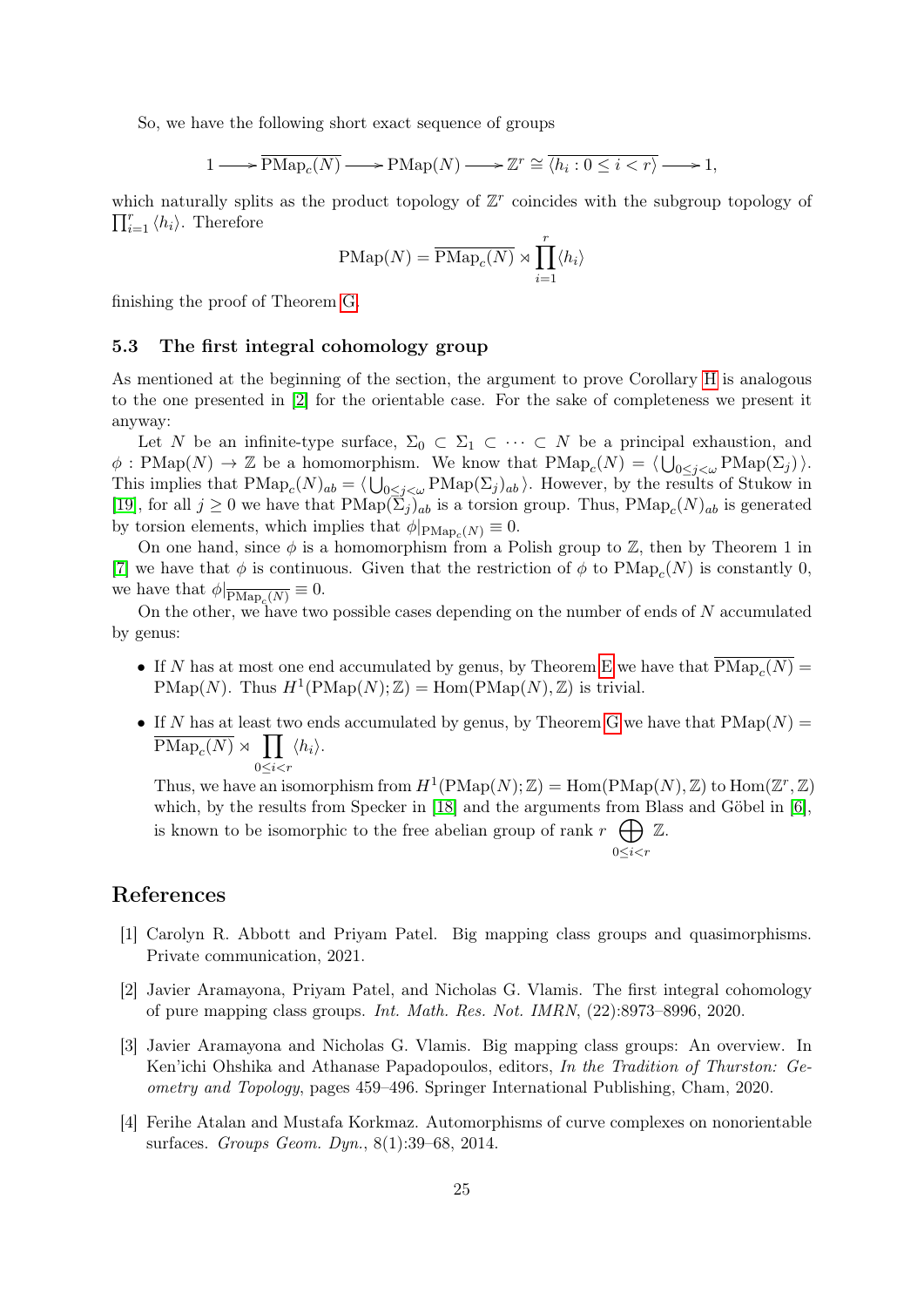- <span id="page-25-8"></span>[5] Juliette Bavard, Spencer Dowdall, and Kasra Rafi. Isomorphisms between big mapping class groups. Int. Math. Res. Not. IMRN, (10):3084–3099, 2020.
- <span id="page-25-12"></span>[6] Andreas Blass and Rüdiger Göbel. Subgroups of the Baer-Specker group with few endomorphisms but large dual. Fund. Math., 149(1):19–29, 1996.
- <span id="page-25-10"></span>[7] R. M. Dudley. Continuity of homomorphisms. Duke Math. J., 28:587–594, 1961.
- <span id="page-25-0"></span>[8] Benson Farb and Dan Margalit. A primer on mapping class groups, volume 49 of Princeton Mathematical Series. Princeton University Press, Princeton, NJ, 2012.
- <span id="page-25-7"></span>[9] Jesús Hernández Hernández, Israel Morales, and Ferrán Valdez. Isomorphisms between curve graphs of infinite-type surfaces are geometric. Rocky Mountain J. Math., 48(6):1887– 1904, 2018.
- <span id="page-25-6"></span>[10] Jesús Hernández Hernández, Israel Morales, and Ferrán Valdez. The Alexander method for infinite-type surfaces. Michigan Math. J., 68(4):743–753, 2019.
- <span id="page-25-1"></span>[11] Nikolai V. Ivanov. Automorphism of complexes of curves and of Teichmüller spaces. Internat. Math. Res. Notices, (14):651–666, 1997.
- <span id="page-25-13"></span>[12] B.v. Kerékjárto. Vorlesungen über Topologie. Die Grundlehren der Mathematischen Wissenschaften. Springer, Berlin, Heidelberg, 1923.
- <span id="page-25-2"></span>[13] Mustafa Korkmaz. Automorphisms of complexes of curves on punctured spheres and on punctured tori. Topology Appl., 95(2):85–111, 1999.
- <span id="page-25-3"></span>[14] Feng Luo. Automorphisms of the complex of curves. Topology, 39(2):283–298, 2000.
- <span id="page-25-4"></span>[15] Luis Paris. Mapping class groups of non-orientable surfaces for beginners. Winter Braids Lect. Notes, 1(Winter Braids IV (Dijon, 2014)):Exp. No. 3, 17, 2014.
- <span id="page-25-9"></span>[16] Priyam Patel and Nicholas G. Vlamis. Algebraic and topological properties of big mapping class groups. Algebr. Geom. Topol., 18(7):4109–4142, 2018.
- <span id="page-25-14"></span>[17] Ian Richards. On the classification of noncompact surfaces. Trans. Amer. Math. Soc., 106:259–269, 1963.
- <span id="page-25-11"></span>[18] Ernst Specker. Additive Gruppen von Folgen ganzer Zahlen. Portugal. Math., 9:131–140, 1950.
- <span id="page-25-5"></span>[19] Michał Stukow. Generating mapping class groups of nonorientable surfaces with boundary. Adv. Geom., 10(2):249–273, 2010.

Jesús Hernández Hernández [jhdez@matmor.unam.mx](mailto:jhdez@matmor.unam.mx ) <https://sites.google.com/site/jhdezhdez/> Centro de Ciencias Matemáticas, UNAM Universidad Nacional Autónoma de México Morelia, Mich. 58190 Mexico

Cristhian E. Hidber [hidber@matmor.unam.mx](mailto:hidber@matmor.unam.mx )